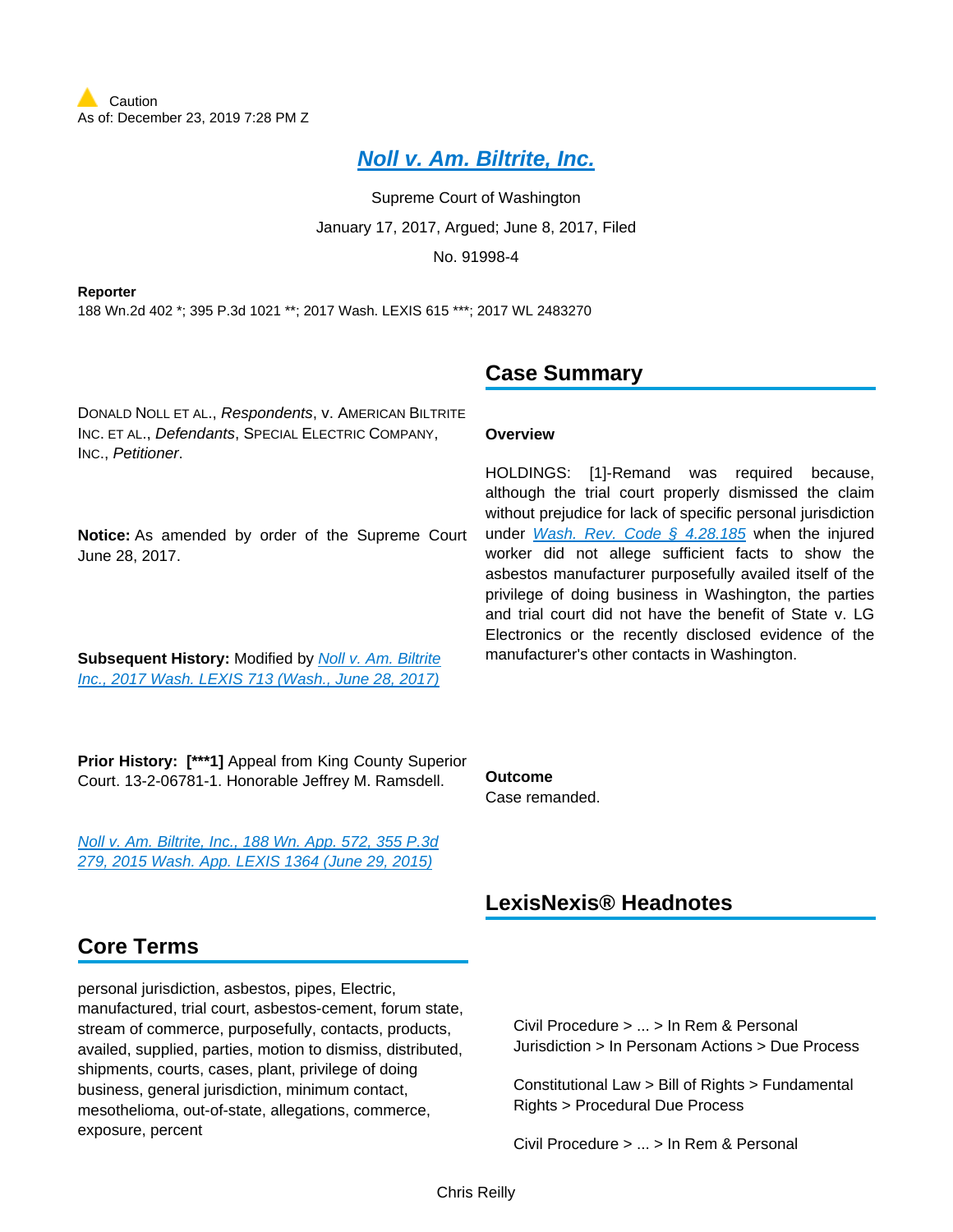Jurisdiction > In Personam Actions > Purposeful Availment

Civil Procedure > ... > In Rem & Personal Jurisdiction > In Personam Actions > Long Arm **Jurisdiction** 

#### **[HN1](https://advance.lexis.com/api/document?collection=cases&id=urn:contentItem:5NRG-W3H1-F04M-C080-00000-00&context=&link=LNHNREFclscc1)**[ ] **In Personam Actions, Due Process**

For a Washington court to exercise specific personal jurisdiction over a defendant under *Wash. Rev. Code*  $\S$ [4.28.185](https://advance.lexis.com/api/document?collection=statutes-legislation&id=urn:contentItem:5BB3-VNS1-66P3-24M6-00000-00&context=), a plaintiff must allege that the defendant purposefully avails itself of the privilege of doing business in Washington, thus invoking the benefits and protections of Washington's laws. Without any such allegation, exercising jurisdiction will not comport with due process under [U.S. Const. amend. XIV](https://advance.lexis.com/api/document?collection=statutes-legislation&id=urn:contentItem:8T9R-T5M2-D6RV-H38C-00000-00&context=).

Civil Procedure > Dismissal > Involuntary **Dismissals** 

Civil Procedure > ... > In Rem & Personal Jurisdiction > In Personam Actions > Long Arm **Jurisdiction** 

#### **[HN2](https://advance.lexis.com/api/document?collection=cases&id=urn:contentItem:5NRG-W3H1-F04M-C080-00000-00&context=&link=LNHNREFclscc2)**[ ] **Dismissal, Involuntary Dismissals**

Dismissals based on lack of personal jurisdiction under [Wash. Rev. Code § 4.28.185](https://advance.lexis.com/api/document?collection=statutes-legislation&id=urn:contentItem:5BB3-VNS1-66P3-24M6-00000-00&context=) are without prejudice because a court has no power to pass upon the merits of a case.

Civil Procedure > ... > In Rem & Personal Jurisdiction > In Personam Actions > Long Arm **Jurisdiction** 

#### **[HN3](https://advance.lexis.com/api/document?collection=cases&id=urn:contentItem:5NRG-W3H1-F04M-C080-00000-00&context=&link=LNHNREFclscc3)**[ ] **In Personam Actions, Long Arm Jurisdiction**

For general personal jurisdiction, a court analyzes all of a defendant's contacts with a forum state. But for specific personal jurisdiction under Wash. Rev. Code § [4.28.185](https://advance.lexis.com/api/document?collection=statutes-legislation&id=urn:contentItem:5BB3-VNS1-66P3-24M6-00000-00&context=), the court looks to only those contacts related to a claim at issue.

Jurisdiction > In Personam Actions > Long Arm **Jurisdiction** 

Civil Procedure > Appeals > Standards of Review > De Novo Review

Civil Procedure > Dismissal > Involuntary **Dismissals** 

### **[HN4](https://advance.lexis.com/api/document?collection=cases&id=urn:contentItem:5NRG-W3H1-F04M-C080-00000-00&context=&link=LNHNREFclscc4)**[ ] **Pleadings, Complaints**

Where the underlying facts are not in dispute, an appellate court reviews de novo a trial court's decision to dismiss for lack of personal jurisdiction under Wash. [Rev. Code § 4.28.185](https://advance.lexis.com/api/document?collection=statutes-legislation&id=urn:contentItem:5BB3-VNS1-66P3-24M6-00000-00&context=). The appellate court accepts the allegations of a complaint as true, and a plaintiff must provide evidence sufficient to make a prima facie showing that jurisdiction is proper.

<span id="page-1-1"></span>Civil Procedure > ... > Jurisdiction > In Rem & Personal Jurisdiction > In Personam Actions

Constitutional Law > ... > Fundamental Rights > Procedural Due Process > Scope of **Protection** 

#### **[HN5](https://advance.lexis.com/api/document?collection=cases&id=urn:contentItem:5NRG-W3H1-F04M-C080-00000-00&context=&link=LNHNREFclscc5)**[ ] **In Rem & Personal Jurisdiction, In Personam Actions**

The Due Process Clause [U.S. Const. amend. XIV](https://advance.lexis.com/api/document?collection=statutes-legislation&id=urn:contentItem:8T9R-T5M2-D6RV-H38C-00000-00&context=) sets the outer boundaries of a state tribunal's authority to proceed against a defendant. Under Washington's long arm jurisdiction statute, [Wash. Rev. Code § 4.28.185](https://advance.lexis.com/api/document?collection=statutes-legislation&id=urn:contentItem:5BB3-VNS1-66P3-24M6-00000-00&context=), personal jurisdiction exists in Washington over nonresident defendants and foreign corporations as long as it complies with federal due process. Due process requires three elements be met for a court to extend personal jurisdiction: (1) that purposeful "minimum contacts" exist between the defendant and a forum state; (2) that a plaintiff's injuries arise out of or relate to those minimum contacts; and (3) that the exercise of jurisdiction be reasonable, that is, that jurisdiction be consistent with notions of fair play and substantial justice. The central concern of the federal inquiry is a relationship between the defendant, the forum, and the litigation.

<span id="page-1-0"></span>Civil Procedure > Pleading & Practice > Pleadings > Complaints

Civil Procedure > ... > In Rem & Personal Jurisdiction > In Personam Actions > Long Arm Jurisdiction

Civil Procedure > ... > In Rem & Personal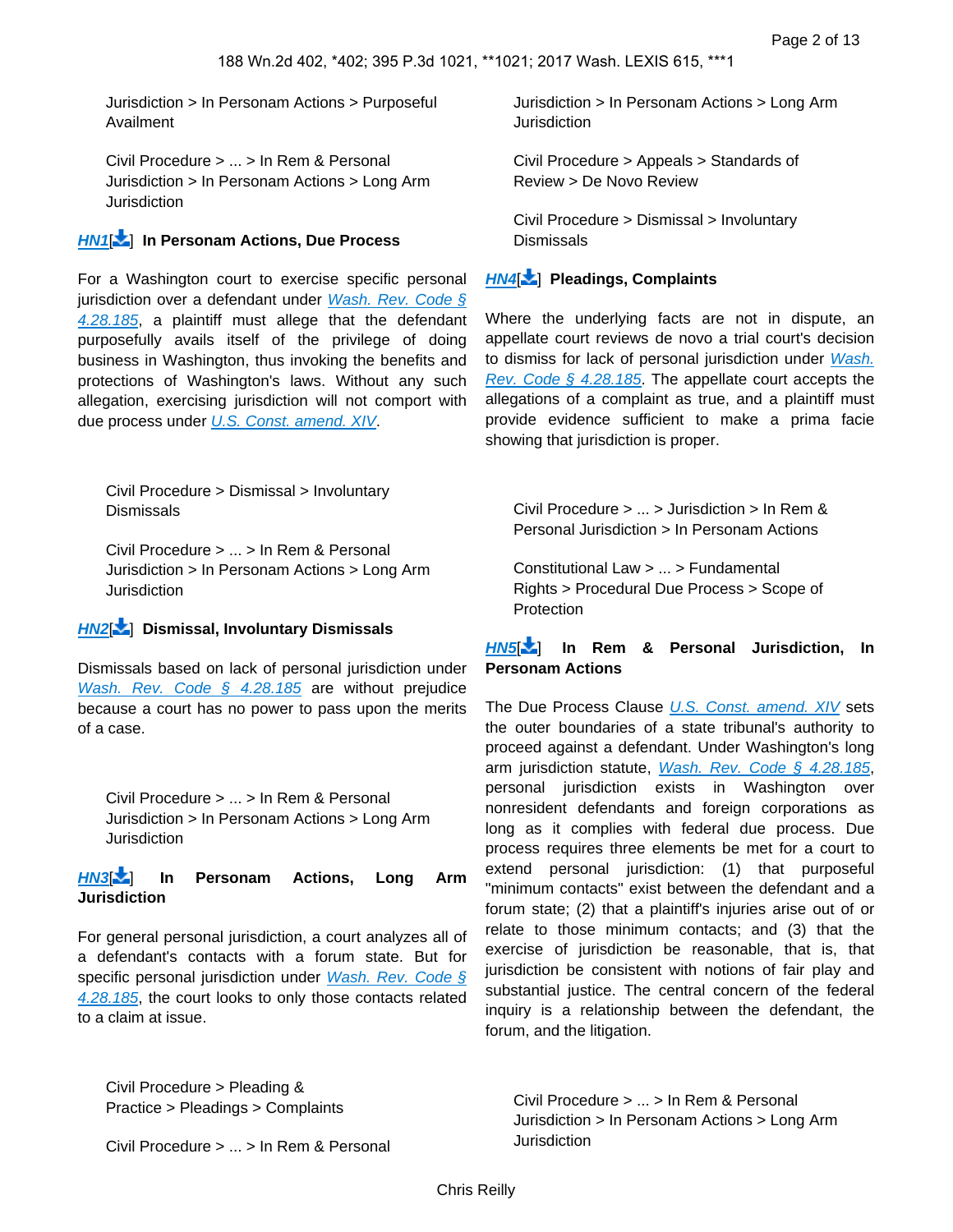Civil Procedure > ... > In Rem & Personal Jurisdiction > In Personam Actions > Substantial **Contacts** 

Civil Procedure > ... > In Rem & Personal Jurisdiction > In Personam Actions > Minimum Contacts

### **[HN6](https://advance.lexis.com/api/document?collection=cases&id=urn:contentItem:5NRG-W3H1-F04M-C080-00000-00&context=&link=LNHNREFclscc6)**[ ] **In Personam Actions, Long Arm Jurisdiction**

There are two approaches to personal jurisdiction: specific and general. Specific personal jurisdiction under [Wash. Rev. Code § 4.28.185](https://advance.lexis.com/api/document?collection=statutes-legislation&id=urn:contentItem:5BB3-VNS1-66P3-24M6-00000-00&context=) analyzes a defendant's contacts with a forum state that are related to a plaintiff's claims and arise or exist at the time that the relevant event occurs. General jurisdiction analyzes all of the defendant's contacts with a forum state, regardless of their relationship to the claims at issue. General jurisdiction requires extensive and systematic contacts with the forum state. Specific jurisdiction requires only minimum contacts.

<span id="page-2-0"></span>Civil Procedure > ... > Jurisdiction > In Rem & Personal Jurisdiction > In Personam Actions

#### **[HN7](https://advance.lexis.com/api/document?collection=cases&id=urn:contentItem:5NRG-W3H1-F04M-C080-00000-00&context=&link=LNHNREFclscc7)**[ ] **In Rem & Personal Jurisdiction, In Personam Actions**

To establish purposeful minimum contacts under [Wash.](https://advance.lexis.com/api/document?collection=statutes-legislation&id=urn:contentItem:5BB3-VNS1-66P3-24M6-00000-00&context=)  [Rev. Code § 4.28.185](https://advance.lexis.com/api/document?collection=statutes-legislation&id=urn:contentItem:5BB3-VNS1-66P3-24M6-00000-00&context=), a defendant must do some act that purposefully avails itself of the privilege of conducting activities within a forum State, thus invoking the benefits and protections of its laws. A foreign distributor does not purposefully avail itself when a sale in a forum state is an isolated occurrence or when an unilateral act of a third party brings a product into the forum state. The stream of commerce theory also does not allow jurisdiction based on the mere foreseeability that a product may end up in the forum state. Instead, the defendant's conduct and connection with the state must be such that it should reasonably anticipate being haled into court there.

<span id="page-2-1"></span>Governments > Courts > Judicial Precedent

#### **[HN8](https://advance.lexis.com/api/document?collection=cases&id=urn:contentItem:5NRG-W3H1-F04M-C080-00000-00&context=&link=LNHNREFclscc8)**[ ] **Courts, Judicial Precedent**

When a United States Supreme Court case is fragmented, a holding of the Court is a position that is

<span id="page-2-2"></span>taken by a concurring opinion decided on the narrowest grounds.

Civil Procedure > ... > In Rem & Personal Jurisdiction > In Personam Actions > Due Process

Constitutional Law > Bill of Rights > Fundamental Rights > Procedural Due Process

Civil Procedure > ... > In Rem & Personal Jurisdiction > In Personam Actions > Long Arm **Jurisdiction** 

### **[HN9](https://advance.lexis.com/api/document?collection=cases&id=urn:contentItem:5NRG-W3H1-F04M-C080-00000-00&context=&link=LNHNREFclscc9)**[ ] **In Personam Actions, Due Process**

J. McIntyre Machinery Ltd. v. Nicastro holds that a foreign manufacturer's sale of products through an independent, nationwide distribution system is not sufficient under [U.S. Const. amend. XIV](https://advance.lexis.com/api/document?collection=statutes-legislation&id=urn:contentItem:8T9R-T5M2-D6RV-H38C-00000-00&context=), without something more, for a state to assert personal jurisdiction over the manufacturer when only one product enters a forum state and causes injury. J. McIntyre does not foreclose an exercise of personal jurisdiction over a foreign defendant where a substantial volume of sales take place in a state as part of the regular flow of commerce.

<span id="page-2-3"></span>Civil Procedure > ... > In Rem & Personal Jurisdiction > In Personam Actions > Due Process

Constitutional Law > Bill of Rights > Fundamental Rights > Procedural Due Process

Civil Procedure > ... > In Rem & Personal Jurisdiction > In Personam Actions > Long Arm **Jurisdiction** 

#### **[HN10](https://advance.lexis.com/api/document?collection=cases&id=urn:contentItem:5NRG-W3H1-F04M-C080-00000-00&context=&link=LNHNREFclscc10)**[\[](#page-9-0) ] **In Personam Actions, Due Process**

The relevant relationship for purposes of specific personal jurisdiction must arise out of the contacts that a defendant itself creates with a forum state. A unilateral activity of another party or a third person is not an appropriate consideration when determining whether the defendant has sufficient contacts with a forum State to justify an assertion of jurisdiction. Due process under [U.S. Const. amend. XIV](https://advance.lexis.com/api/document?collection=statutes-legislation&id=urn:contentItem:8T9R-T5M2-D6RV-H38C-00000-00&context=) requires that the defendant be haled into court in the forum state based on his own affiliation with the state, not based on the random, fortuitous, or attenuated contacts he or she makes by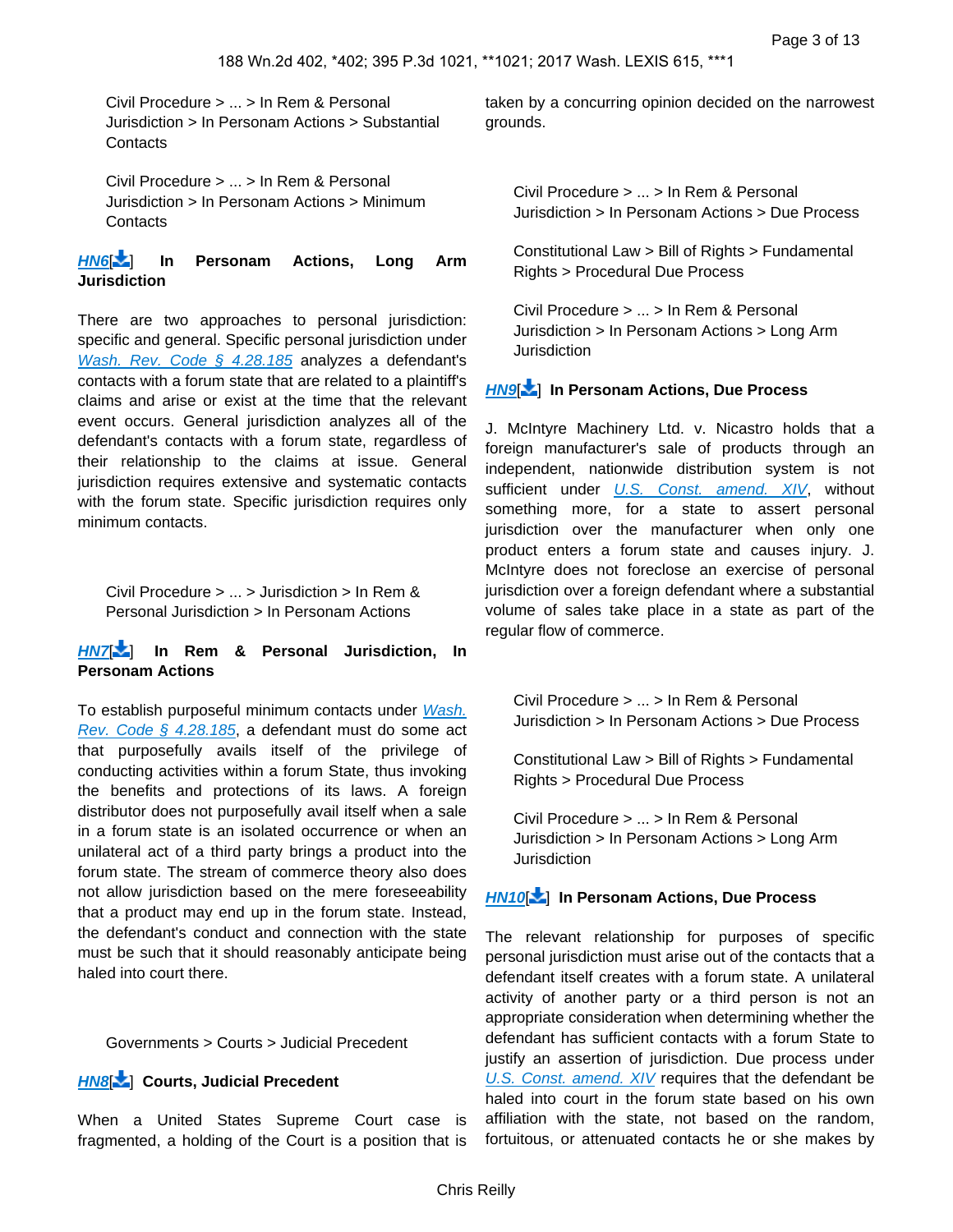<span id="page-3-0"></span>interacting with other persons affiliated with the state.

Civil Procedure > ... > Jurisdiction > In Rem & Personal Jurisdiction > In Personam Actions

Constitutional Law > Bill of Rights > Fundamental Rights > Procedural Due Process

#### **[HN11](https://advance.lexis.com/api/document?collection=cases&id=urn:contentItem:5NRG-W3H1-F04M-C080-00000-00&context=&link=LNHNREFclscc11)**[\[](#page-10-0) ] **In Rem & Personal Jurisdiction, In Personam Actions**

Under [U.S. Const. amend. XIV](https://advance.lexis.com/api/document?collection=statutes-legislation&id=urn:contentItem:8T9R-T5M2-D6RV-H38C-00000-00&context=), the relevant question is whether a plaintiff has alleged something to show that a defendant purposefully avails itself of the privilege of doing business in a forum state. Showing only that an out-of-state manufacturer sells a component part to another out-of-state manufacturer who then sells a finished product into Washington is not enough to confer specific personal jurisdiction in Washington under [Wash. Rev. Code § 4.28.185](https://advance.lexis.com/api/document?collection=statutes-legislation&id=urn:contentItem:5BB3-VNS1-66P3-24M6-00000-00&context=).

### **Headnotes/Summary**

#### **Summary**

#### WASHINGTON OFFICIAL REPORTS SUMMARY

**Nature of Action:** A former construction worker who contracted malignant pleural mesothelioma sought damages on a claim that his mesothelioma developed from work-related exposures to asbestos from cutting asbestos-cement pipe. The action was filed against several defendants, including a nonresident supplier of raw asbestos that was used by the California manufacturer of the asbestos-cement pipe that was sold to the worker's employer in Washington.

**Superior Court:** The Superior Court for King County, No. 13-2-06781-1, Jeffrey M. Ramsdell, J., on June 14, 2013, dismissed the action without prejudice against the nonresident supplier, ruling that specific personal jurisdiction could not be asserted over the nonresident supplier.

**Court of Appeals:** The court reversed the dismissal order at [188 Wn. App. 572 \(2015\)](https://advance.lexis.com/api/document?collection=cases&id=urn:contentItem:5GB4-9WD1-F04M-B06R-00000-00&context=), holding that the plaintiff alleged sufficient facts for the trial court to

exercise specific personal jurisdiction over the nonresident supplier and that specific personal jurisdiction could be asserted over the nonresident supplier under a stream-of-commerce theory.

**Supreme Court:** Holding that the trial court properly dismissed the case without prejudice because the plaintiff failed to allege any action by the nonresident supplier to purposefully avail itself of Washington's laws, but that remand was required because the parties and the trial court did not have the benefit of State v. LG [Electronics, Inc., 186 Wn.2d 169 \(2016\)](https://advance.lexis.com/api/document?collection=cases&id=urn:contentItem:5K8V-7KS1-F04M-C0D7-00000-00&context=), or the recently disclosed evidence of the nonresident supplier's unrelated contacts in Washington, the court reverses the decision of the Court of Appeals and remands the case to the trial court for further proceedings.

#### **Headnotes**

#### WASHINGTON OFFICIAL REPORTS HEADNOTES

### $W$  $A$  $1$  $I$  $\frac{1}{2}$  $[1]$

Courts > Jurisdiction > Nonresidents > Specific Jurisdiction > "Arising From" In-State Contacts > Averment > Necessity.

For a state court to exercise specific personal jurisdiction over a nonresident business defendant, the plaintiff must allege that the defendant purposefully availed itself of the privilege of doing business in Washington, thus invoking the benefits and protections of Washington law. Without any such allegation, a state court's exercise of specific personal jurisdiction over a nonresident business defendant would not comport with due process of law.

### $WAI2I = 121$

Courts > Jurisdiction > Nonresidents > Specific Jurisdiction > "Arising From" In-State Contacts > Relation to Claim at Issue > Necessity.

For purposes of determining whether specific personal jurisdiction may be asserted over a nonresident defendant, a court considers only such contacts the nonresident defendant has had with the state that relate to the claim at issue.

### $WA[3]$ [3]

Dismissal and Nonsuit > Lack of Personal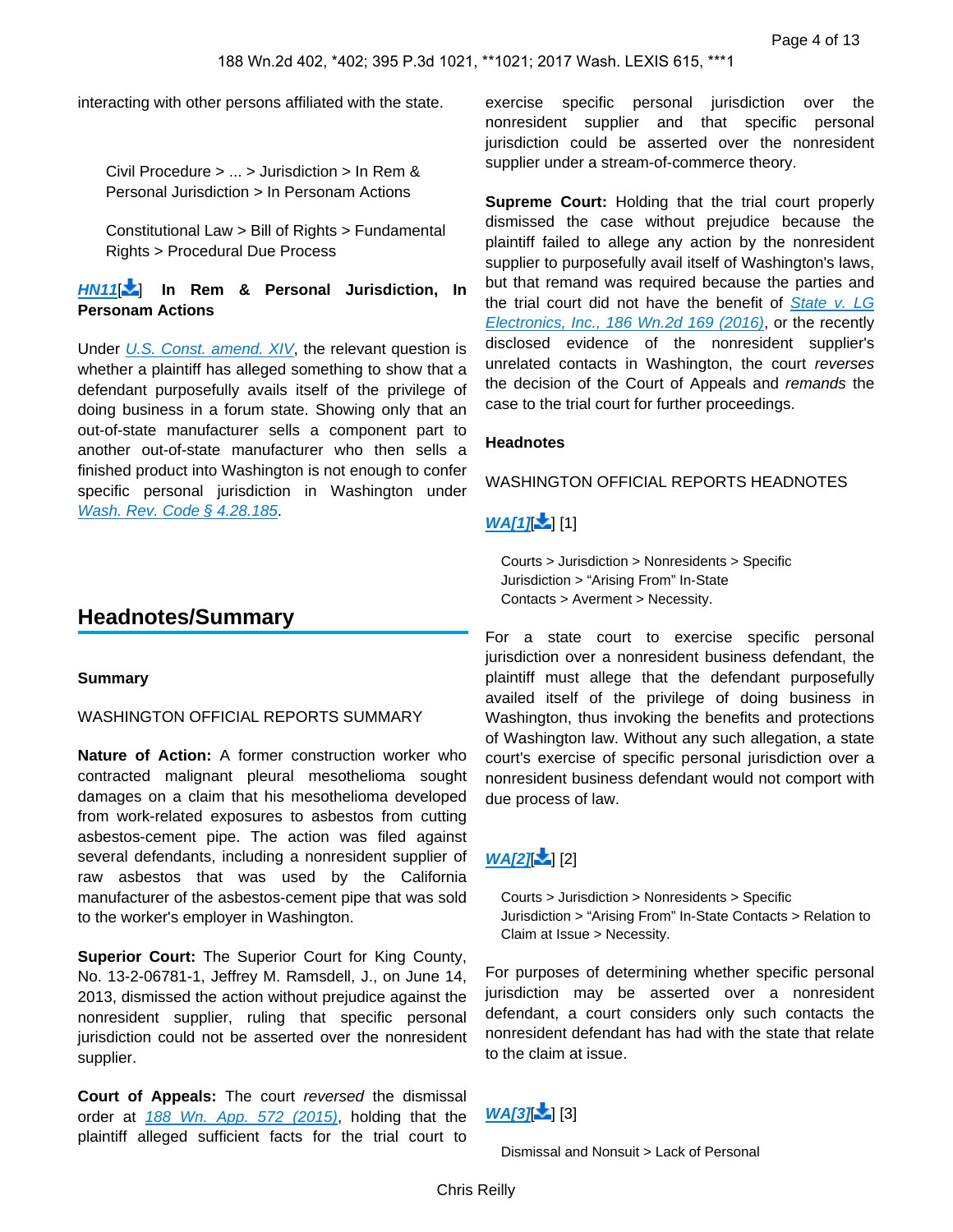Jurisdiction > Review > Standard of Review.

A trial court's dismissal of an action for lack of personal jurisdiction over the defendant is reviewed de novo if the underlying facts are undisputed.

### $WA[4]$ [4]

Courts > Jurisdiction > In Personam > Review > Interpretation of Complaint.

In determining the sufficiency of a plaintiff's proof of personal jurisdiction over a defendant, a court treats the allegations in the plaintiff's complaint as true.

### $WA[5]$ [  $5$ ]

Courts > Jurisdiction > In Personam > Burden of Proof.

In a dispute over personal jurisdiction over a defendant, it is the plaintiff's burden to produce evidence sufficient to make a prima facie showing that jurisdiction is proper.

### **[WA\[6\]](https://advance.lexis.com/api/document?collection=cases&id=urn:contentItem:5NRG-W3H1-F04M-C080-00000-00&context=&link=_6)** [6]

Courts > Jurisdiction > Nonresidents > Due Process > Scope.

The due process clause of the Fourteenth Amendment sets the outer boundaries of a state court's ability to exercise jurisdiction over a nonresident defendant.

### **WAI71-1171**

Courts > Jurisdiction > Nonresidents > Statutory Provisions > Relationship to Due Process.

A state court's ability to exercise personal jurisdiction over a nonresident defendant or foreign corporation under the long arm statute, [RCW 4.28.185](https://advance.lexis.com/api/document?collection=statutes-legislation&id=urn:contentItem:5BB3-VNS1-66P3-24M6-00000-00&context=), is delimited by the due process clause of the Fourteenth Amendment.

### **[WA\[8\]](https://advance.lexis.com/api/document?collection=cases&id=urn:contentItem:5NRG-W3H1-F04M-C080-00000-00&context=&link=_6)[** [8]

Courts > Jurisdiction > Nonresidents > Due Process > Test.

An assertion of personal jurisdiction over a nonresident defendant does not comport with the due process

clause of the Fourteenth Amendment unless (1) purposeful "minimum contacts" exist between the defendant and the state, (2) the plaintiff's injuries arise out of or relate to those minimum contacts, and (3) exercising jurisdiction over the defendant would be reasonable in the sense that it would be consistent with notions of fair play and substantial justice. The central concern of the inquiry is the relationship between the defendant, the forum, and the litigation.

# **[WA\[9\]](https://advance.lexis.com/api/document?collection=cases&id=urn:contentItem:5NRG-W3H1-F04M-C080-00000-00&context=&link=_9)**[ [9]

Courts > Jurisdiction > Nonresidents > Specific Jurisdiction > "Arising From" In-State Contacts > Necessity.

Specific personal jurisdiction over a nonresident defendant is based on the defendant's contacts with the forum state that are related to the plaintiff's claims and that arose or existed at the time the events underlying the claims occurred. Specific jurisdiction requires some minimum contacts.

### **[WA\[10\]](https://advance.lexis.com/api/document?collection=cases&id=urn:contentItem:5NRG-W3H1-F04M-C080-00000-00&context=&link=_10)** [10[\]](#page-9-1)

Courts > Jurisdiction > Nonresidents > Specific Jurisdiction > "Arising From" In-State Contacts > Purposeful Minimum Contacts > Determination > Actions of Defendant.

The "purposeful minimum contacts" required for a state court to extend specific personal jurisdiction over a nonresident defendant requires the defendant to have done some act that purposefully availed the defendant of the privilege of conducting activities within Washington, thus invoking the benefits and protections of Washington law. The relevant relationship must arise out of the contacts the defendant itself created with Washington. Due process of law requires that a defendant's being haled into court in Washington be based on the defendant's own affiliation with the state and not on random, fortuitous, or attenuated contacts the defendant makes by interacting with other persons affiliated with the state.

# **[WA\[11\]](https://advance.lexis.com/api/document?collection=cases&id=urn:contentItem:5NRG-W3H1-F04M-C080-00000-00&context=&link=_10)** [11[\]](#page-9-1)

Courts > Jurisdiction > Nonresidents > Transaction of Business > Product in Stream of Commerce > Connection With Forum State > Sufficiency.

A foreign distributor of a product does not purposefully avail itself of Washington law when a sale of its product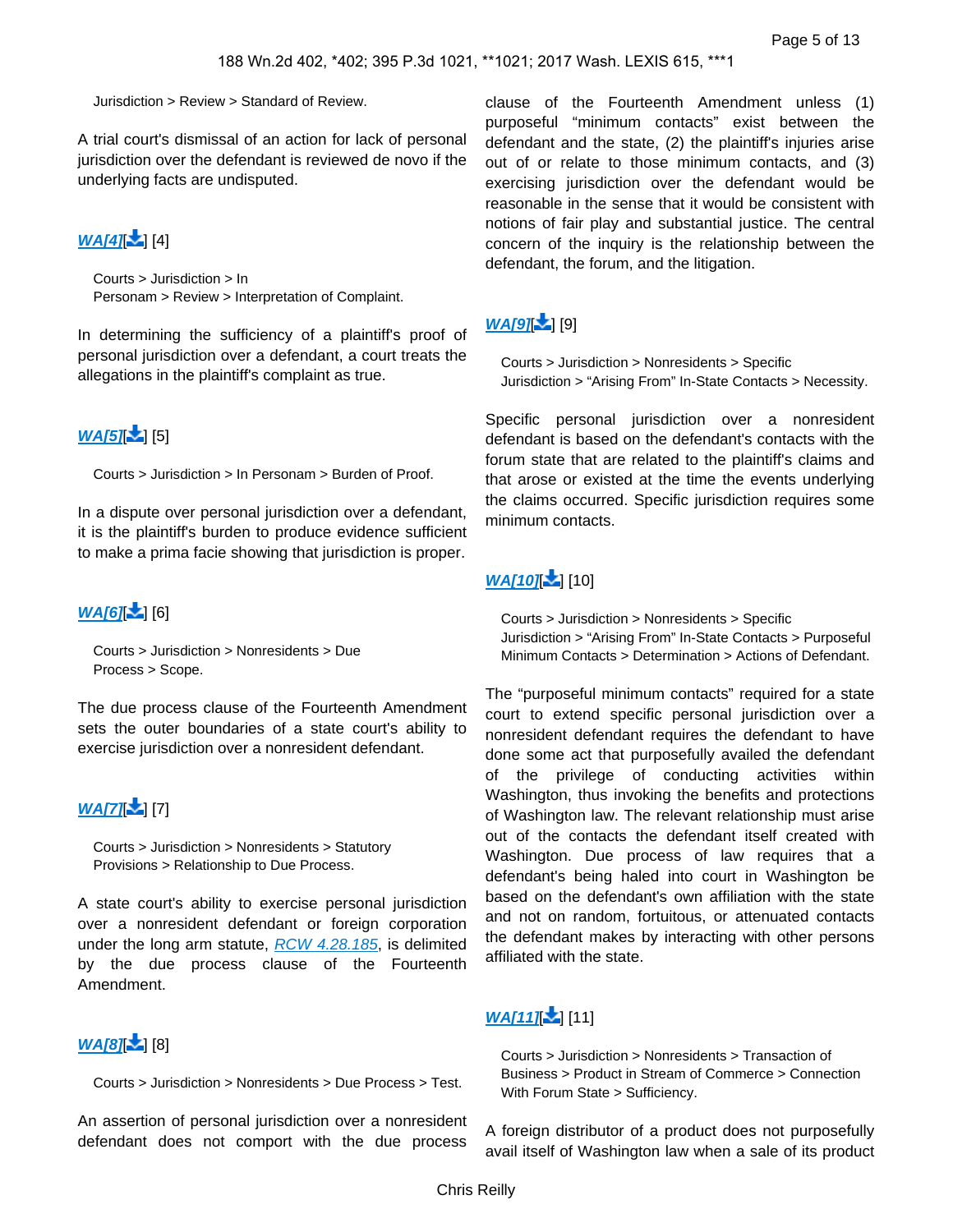in Washington is an isolated occurrence or when the unilateral act of a third party brings the product into Washington. The stream of commerce theory does not allow jurisdiction to be based on the mere foreseeability that a product may end up in Washington. Instead, a foreign distributor's conduct and connection with Washington must be such that it should reasonably anticipate being haled into a Washington court.

# **[WA\[12\]](https://advance.lexis.com/api/document?collection=cases&id=urn:contentItem:5NRG-W3H1-F04M-C080-00000-00&context=&link=_10)[** [12[\]](#page-9-1)

Constitutional Law > Courts > Stare Decisis > United States Supreme Court > Fragmented Court > Holding > Determination.

When the United States Supreme Court issues a fragmented decision in a case, the holding of the Court is the position taken by the concurring opinion decided on the narrowest grounds.

# **[WA\[13\]](https://advance.lexis.com/api/document?collection=cases&id=urn:contentItem:5NRG-W3H1-F04M-C080-00000-00&context=&link=_10)[** [13[\]](#page-9-1)

Courts > Jurisdiction > Nonresidents > Transaction of Business > Product in Stream of Commerce > United States Supreme Court Precedents.

Justice Breyer's concurring opinion in J. McIntyre [Machinery, Ltd. v. Nicastro, 564 U.S. 873 \(2011\)](https://advance.lexis.com/api/document?collection=cases&id=urn:contentItem:5364-97M1-F04K-F4N7-00000-00&context=), represents the United States Supreme Court's most recent holding on the stream of commerce theory for asserting personal jurisdiction over a foreign manufacturer of a product. In J. McIntyre, Justice Breyer held that a foreign manufacturer's sale of products through an independent, nationwide distribution system is not sufficient, without something more, for a state to assert personal jurisdiction over the manufacturer when only one product enters the forum state and causes injury.

MADSEN, J., delivered the opinion of the court, in which JOHNSON, OWENS, STEPHENS, and GORDON MCCLOUD, JJ., concurred. GONZÁLEZ, J., filed a concurring opinion, in which FAIRHURST, C.J., and WIGGINS and YU, JJ., concurred.

Courts > Stare Decisis > United States Supreme Court > Fragmented Court > Holding > Determination.

**Counsel:** Michael B. King and Rory D. Cosgrove (of

Carney Badley Spellman PS), for petitioner.

Brian D. Weinstein, Benjamin R. Couture, and Alexandra B. Caggiano (of Weinstein Couture PLLC); and William A. Kohlburn and Ryan J. Kiwala (of Simmons Hanly Conroy), for respondents.

Stewart A. Estes, Christopher W. Nicoll, and Noah Jaffe on behalf of Washington Defense Trial Lawyers, amicus curiae.

**Judges:** AUTHOR: Justice Barbara A. Madsen. WE CONCUR: Justice Charles W. Johnson, Justice Susan Owens, Justice Debra L. Stephens, Justice Sheryl Gordon McCloud. AUTHOR: Justice Steven C. González. WE CONCUR: Chief Justice Mary E. Fairhurst, Justice Charles K. Wiggins, Justice Mary I. Yu.

**Opinion by:** Barbara A. Madsen

# **Opinion**

### **[\*\*1023]** En Banc

[As amended by order of the Supreme Court June 28, 2017.]  **[\*405]** 

 $W A[1]$ <sup>[</sup>] [1]  $\P$ 1 MADSEN, J.  $-HN1$  $-HN1$ <sup>[</sup>] For a Washington court to exercise specific personal jurisdiction over a defendant, the plaintiff must allege that **[\*\*\*2]** the defendant purposefully availed itself of the privilege of doing business in Washington, thus invoking the benefits and protections of our laws. Without any such allegation, exercising jurisdiction would not comport with due process. In this case, Special Electric Company Inc. asks us to reverse the Court of Appeals because that court found Washington could exercise specific personal **[\*406]** jurisdiction over Special Electric under a stream of commerce theory without any allegation that Special Electric purposefully availed itself of Washington's laws. Because the parties and trial court did not have the benefit of our recent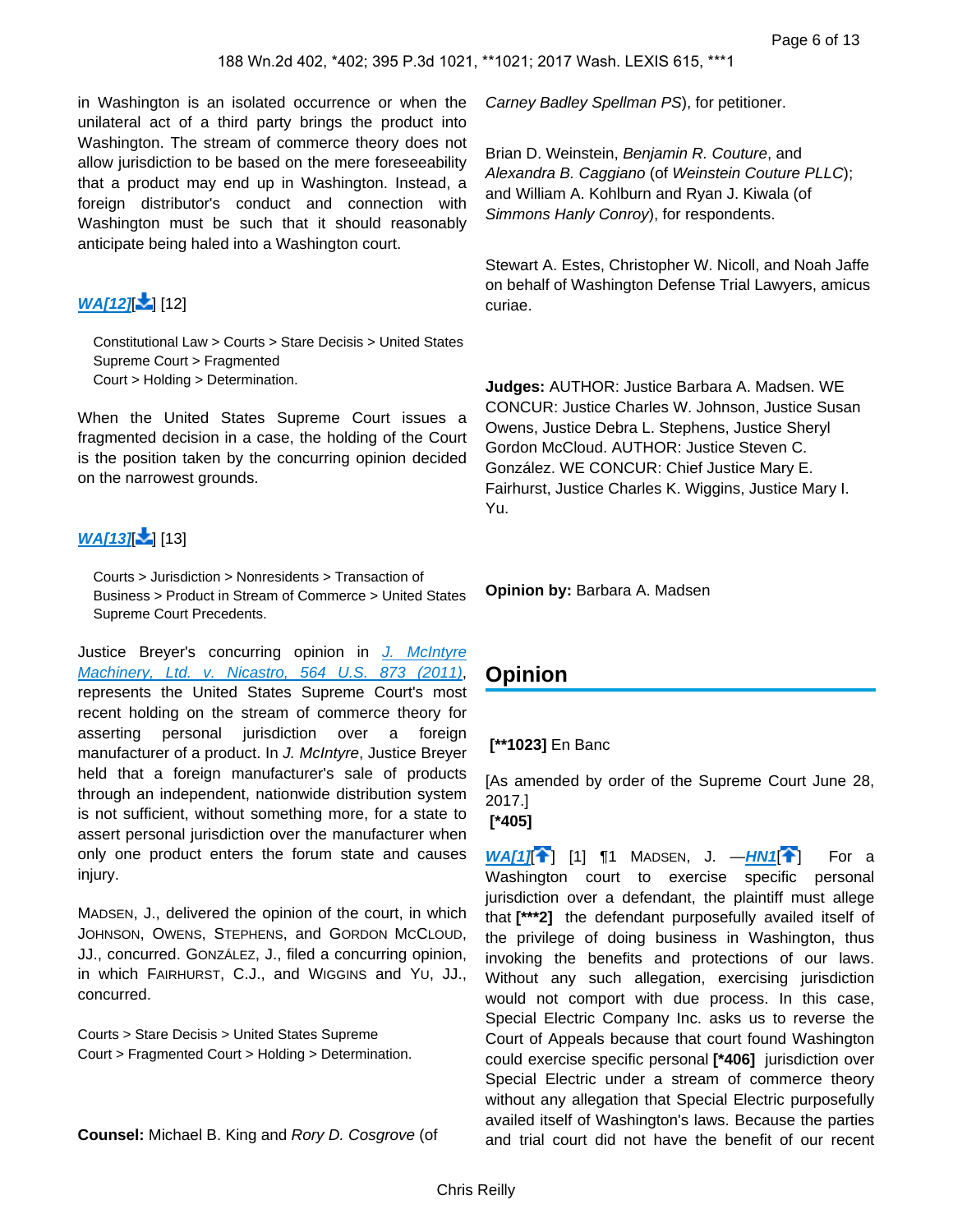decision in *State v. LG Electronics, Inc., 186 Wn.2d 169,* [375 P.3d 1035 \(2016\)](https://advance.lexis.com/api/document?collection=cases&id=urn:contentItem:5K8V-7KS1-F04M-C0D7-00000-00&context=), cert. denied, 137 S. Ct. 648 (2017), or the recently disclosed evidence of Special Electric's unrelated contacts in Washington, we remand this case to the trial court. We accepted review in this case, however, because we disagree with the Court of Appeals' application of J. McIntyre Machinery Ltd. v. [Nicastro, 564 U.S. 873, 131 S. Ct. 2780, 180 L. Ed. 2d](https://advance.lexis.com/api/document?collection=cases&id=urn:contentItem:5364-97M1-F04K-F4N7-00000-00&context=)  [765 \(2011\)](https://advance.lexis.com/api/document?collection=cases&id=urn:contentItem:5364-97M1-F04K-F4N7-00000-00&context=) (plurality opinion), and this case offers an opportunity for us to give guidance to the lower courts on what a plaintiff must allege for specific personal jurisdiction. Based on the allegations currently before us, we agree that Donald Noll did not allege sufficient facts for Washington to exercise specific personal **[\*\*\*3]**  jurisdiction over Special Electric. Therefore, the trial court properly dismissed the case without prejudice. We do not, however, intend to preclude the trial court from making its own finding of jurisdiction on remand depending on the allegations that the plaintiff then raises.

#### FACTS

¶2 Noll <sup>1</sup> sued a number of manufacturers, sellers, and suppliers of asbestos and asbestos-containing products, including Special Electric. Noll alleged that he developed malignant mesothelioma <sup>2</sup> from exposure to asbestos **[\*\*1024]** when he worked construction in Washington between 1977 and 1979 cutting asbestoscement pipes. Those asbestos-cement pipes were manufactured by Certain-Teed Corporation, and Certain-Teed received most of its asbestos from Special **[\*407]** Electric. Special Electric moved to dismiss on the basis that the trial court lacked specific personal jurisdiction over it because its contacts were limited to the California-based corporation, Certain-Teed, and did not extend to Washington.

¶3 Special Electric was incorporated in Wisconsin by Richard Wareham in 1957 and operated as a business that sold and distributed electrical insulation products. Wareham operated multiple companies with the "Special" moniker, including: **[\*\*\*4]** Special Electric, Special Materials, and Special Asbestos. Special Electric is the named defendant in this suit. Special Electric is a corporation that exists only to hold

insurance policies providing coverage for asbestosrelated injuries and to handle claims filed by those injured because of asbestos exposure from asbestos that the various Special companies sold. See Melendrez [v. Superior Court, 215 Cal. App. 4th 1343, 156 Cal.](https://advance.lexis.com/api/document?collection=cases&id=urn:contentItem:589N-H041-F04B-N034-00000-00&context=)  [Rptr. 3d 335 \(2013\)](https://advance.lexis.com/api/document?collection=cases&id=urn:contentItem:589N-H041-F04B-N034-00000-00&context=) (outlining the recent history and status of Special Electric and related Special companies). Special's <sup>3</sup> principal place of business was Milwaukee, Wisconsin, and it had offices in eight states but none in Washington.

¶4 Between 1975 and 1981, Special supplied crocidolite asbestos to Certain-Teed for use in asbestos-cement pipe. Special had a five-year requirements contract with Certain-Teed's plant in Santa Clara, California, beginning in 1978. Certain-Teed manufactured and distributed asbestos-cement pipes on a national scale, and it specifically sold its product in Washington. Special also supplied Certain-Teed's Santa Clara plant with chrysotile asbestos during the late 1970s and early 1980s. Certain-Teed sales records show that it delivered asbestos-cement pipes to Washington from its Santa Clara plant. Between 1977 **[\*\*\*5]** and 1979, Certain-Teed **[\*408]** made at least 31 shipments of asbestos-cement pipes to Washington, totaling 55,000 linear feet.

¶5 Noll worked in Port Orchard, Washington, for a construction company between 1977 and 1979. In a deposition taken before his death, Noll testified that he was exposed to asbestos dust when cutting asbestoscement pipe—both when he cut pipe and when other workers cut pipe around him. Certain-Teed had manufactured the pipe. Noll developed malignant pleural mesothelioma and died in 2013.

¶6 In the complaint, Noll alleged that "Defendants and/or their predecessors-in-interest are corporations who, at all times relevant herein, manufactured, sold or distributed asbestos-containing products or products that were used in conjunction with asbestos." Clerk's Papers at 2. Further, Noll alleged that he "was exposed to asbestos and asbestos-containing products which had been mined, manufactured, produced, and/or placed into the stream of commerce by the defendants and/or was exposed to asbestos through the use of

<sup>&</sup>lt;sup>1</sup> After Donald Noll passed away in September 2013, his wife, Candance Noll, took over the case as the personal representative of his estate. This opinion refers to Donald Noll and the estate as "Noll" for simplicity.

<sup>2</sup>"Malignant mesothelioma" is a cancer of the lining around the lungs.

<sup>&</sup>lt;sup>3</sup>For purposes of the motion to dismiss based on lack of specific personal jurisdiction, Special Electric assumed arguendo that it is responsible for the actions of Special Materials and Special Asbestos. For simplicity, this opinion refers to all the Special companies as "Special" as the parties and courts below have done.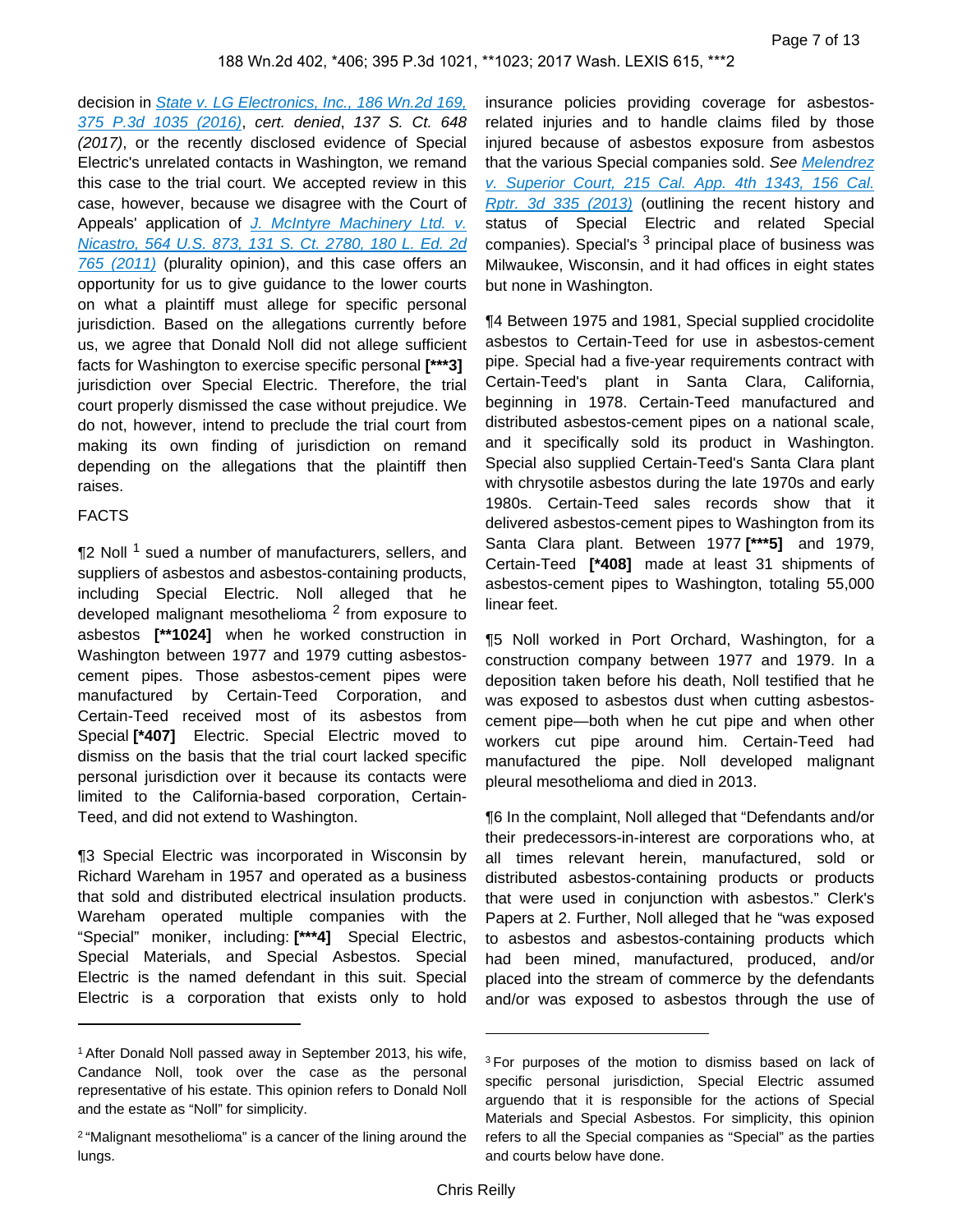products manufactured by defendants. As a direct and proximate result of this exposure, plaintiff Donald Noll developed mesothelioma." Id. For jurisdiction, Noll alleged, "This Court has jurisdiction **[\*\*\*6]** over this cause pursuant to  $RCW$  4.12.025 because, at all times relevant herein, defendants transacted business and/or may be served with process in [King] County, Washington." Id.

¶7 Special moved to dismiss for lack of specific personal jurisdiction. Special argued that Noll had alleged no facts in support of its conclusory statement that the defendants transacted business in Washington. And, Special argued, no such facts exist. According to Special, the following facts demonstrate that it does not have sufficient contact with Washington to support jurisdiction: it has never been licensed to do business in Washington; none of its officers, directors, or employees reside or are domiciled in Washington; it never had offices in Washington; it has no bank accounts or property in Washington; **[\*\*1025]** it does not pay taxes in Washington; and it has no agents in Washington. In response, **[\*409]** Noll argued the facts detailed above: Special provided Certain-Teed with large quantities of asbestos, Certain-Teed used that asbestos to manufacture asbestos-cement pipes, Certain-Teed sold those pipes in Washington, and those pipes exposed Noll to asbestos.

¶8 The superior court granted Special's motion to dismiss for lack of specific **[\*\*\*7]** personal jurisdiction. The court considered Special's motion to dismiss and accompanying declaration, Noll's brief in opposition, and Special's reply. Noll moved for reconsideration and submitted evidence to support that motion. The trial court granted that motion in part. After considering the additional evidence that Noll provided, <sup>4</sup> the court upheld its dismissal for lack of specific personal jurisdiction but changed the order so that the case was dismissed without prejudice, as required by Washington law. See [State v. Nw. Magnesite Co., 28 Wn.2d 1, 42,](https://advance.lexis.com/api/document?collection=cases&id=urn:contentItem:3RRN-0WJ0-003F-R0NF-00000-00&context=)  [182 P.2d 643 \(1947\)](https://advance.lexis.com/api/document?collection=cases&id=urn:contentItem:3RRN-0WJ0-003F-R0NF-00000-00&context=) (**[HN2](https://advance.lexis.com/api/document?collection=cases&id=urn:contentItem:5NRG-W3H1-F04M-C080-00000-00&context=&link=clscc2)<sup>[4]</sup>]** dismissals based on lack of personal jurisdiction are without prejudice because the court has no power to pass on the merits of the case).

¶9 Division One of the Court of Appeals reversed and found that Noll had alleged sufficient facts for the trial court to exercise specific personal jurisdiction over Special. Noll v. Am. Biltrite, Inc., 188 Wn. App. 572, 355 [P.3d 279 \(2015\)](https://advance.lexis.com/api/document?collection=cases&id=urn:contentItem:5GB4-9WD1-F04M-B06R-00000-00&context=). According to the Court of Appeals, the record shows that Special supplied approximately 95 percent of the asbestos that Certain-Teed used to manufacturer asbestos-cement pipe at its Santa Clara, California, plant. *[Id. at 577](https://advance.lexis.com/api/document?collection=cases&id=urn:contentItem:5GB4-9WD1-F04M-B06R-00000-00&context=)*. By supplying that asbestos to Certain-Teed, "Special regularly supplied raw asbestos for the manufacture of pipe that moved into Washington through **[\*\*\*8]** established channels of sale." [Id. at 578](https://advance.lexis.com/api/document?collection=cases&id=urn:contentItem:5GB4-9WD1-F04M-B06R-00000-00&context=). The Court of Appeals acknowledged that Justice Breyer's concurring opinion in J. McIntyre is the controlling opinion. [Noll, 188 Wn. App. at 581](https://advance.lexis.com/api/document?collection=cases&id=urn:contentItem:5GB4-9WD1-F04M-B06R-00000-00&context=). It then concluded **[\*410]** that a Washington court could assert specific personal jurisdiction over Special under a stream of commerce theory because the product was a known hazardous material, one of the factors mentioned by Justice Stevens in Asahi Metal Industry Co. v. [Superior Court, 480 U.S. 102, 107 S. Ct. 1026, 94 L. Ed.](https://advance.lexis.com/api/document?collection=cases&id=urn:contentItem:3S4X-HVY0-003B-41XF-00000-00&context=)  [2d 92 \(1987\)](https://advance.lexis.com/api/document?collection=cases&id=urn:contentItem:3S4X-HVY0-003B-41XF-00000-00&context=), and the asbestos was supplied for use in making large quantities of pipe distributed through existing channels of interstate commerce. Noll, 188 Wn. [App. at 583](https://advance.lexis.com/api/document?collection=cases&id=urn:contentItem:5GB4-9WD1-F04M-B06R-00000-00&context=). According to the Court of Appeals, the regular flow or course of sales distinguished this case from J. McIntyre because a "plaintiff is not required to prove both a regular flow and 'something more.'" Id. Although the Court of Appeals acknowledged that the record did not show that Special had knowledge that Certain-Teed distributed its pipe outside of California, "[t]he volume of Special's shipments of asbestos to Certain-Teed's Santa Clara manufacturing plant, coupled with the volume of finished pipe distributed into Washington by Certain-Teed, signifies that Special purposefully availed itself of the protection of Washington law." [Id. at 585](https://advance.lexis.com/api/document?collection=cases&id=urn:contentItem:5GB4-9WD1-F04M-B06R-00000-00&context=).

¶10 Special petitioned this **[\*\*\*9]** court for review. We originally stayed the petition pending our decision in  $LG$ [Electronics, 186 Wn.2d 169](https://advance.lexis.com/api/document?collection=cases&id=urn:contentItem:5K8V-7KS1-F04M-C0D7-00000-00&context=). When that decision became final, we granted Special's petition. The Washington Defense Trial Lawyers (WDTL), which had written in support of granting review, moved to submit an amicus curiae brief, which was granted.

**[WA\[2\]](https://advance.lexis.com/api/document?collection=cases&id=urn:contentItem:5NRG-W3H1-F04M-C080-00000-00&context=&link=WA11891)<sup>[1]</sup>**[2] **[11** After the parties submitted supplemental briefing in this court, Special moved to clarify the record. In its clarification, Special provided evidence that Special Materials and Special Asbestos had contracts with two Washington companies during the relevant period. The evidence appears to show shipment receipts for at least hundreds of tons of

<sup>4</sup>The additional evidence contained documents showing how extensive the relationship between Special and Certain-Teed was. It also showed that all of the asbestos-cement pipe that Certain-Teed manufactured included crocidolite asbestos, and that Special provided 95 percent of Certain-Teed's crocidolite asbestos. The trial court found that this additional evidence did not change its analysis.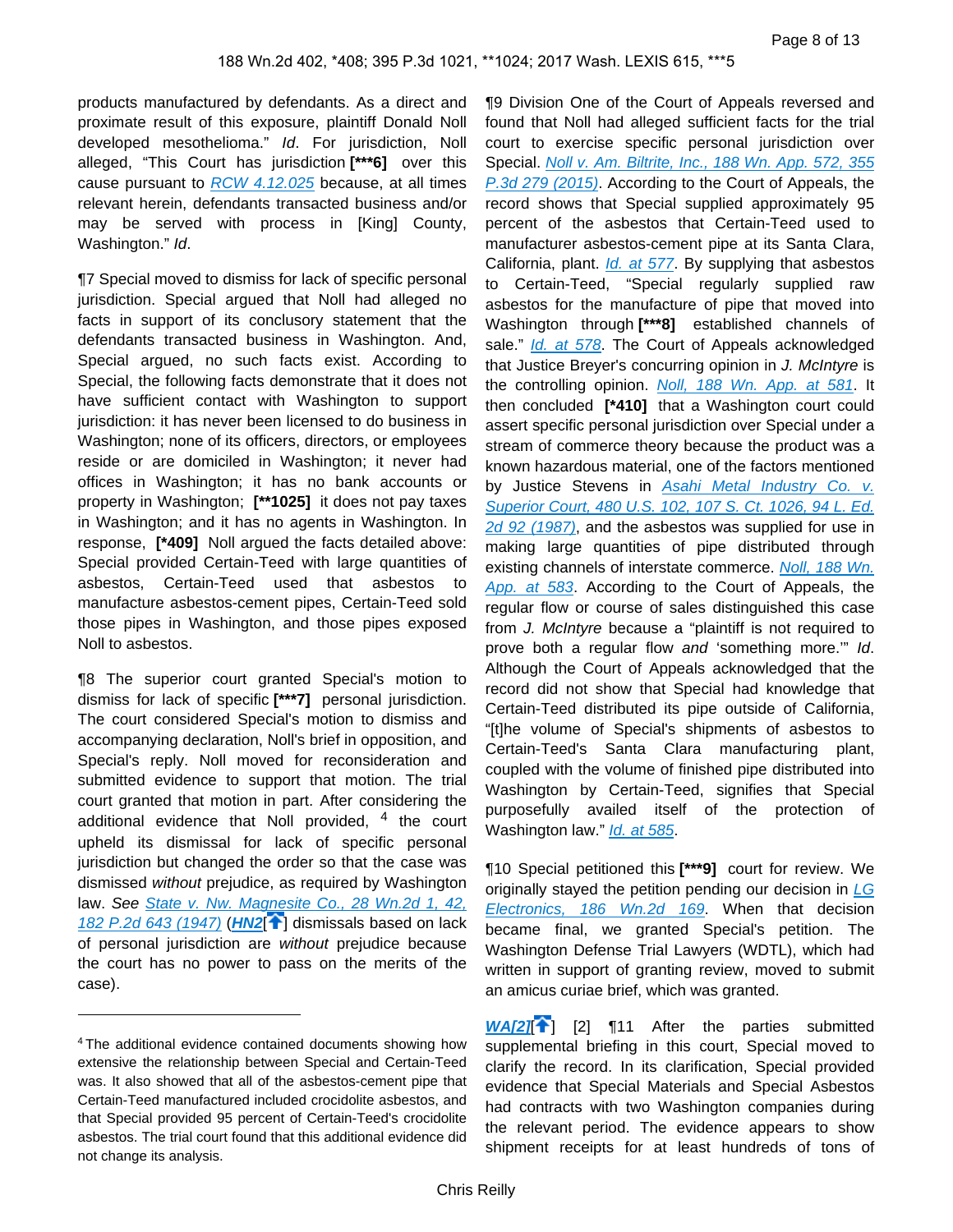asbestos from Special Asbestos and Special **[\*\*1026]**  Materials to Auburn, Washington, and Seattle, Washington, from 1976 to 1980. These Washington companies are not parties to this suit and seem to be unrelated to Noll's exposure and **[\*411]** injuries. Because these contacts are not transactionally related to Noll's claim, they are not relevant for specific personal jurisdiction, which is the only basis of jurisdiction the parties have argued thus far. <sup>5</sup>

#### ANALYSIS

**[WA\[3-5\]](https://advance.lexis.com/api/document?collection=cases&id=urn:contentItem:5NRG-W3H1-F04M-C080-00000-00&context=&link=WA21)** <sup>1</sup>[ [3-5[\]](#page-1-0) 112 *[HN4](https://advance.lexis.com/api/document?collection=cases&id=urn:contentItem:5NRG-W3H1-F04M-C080-00000-00&context=&link=clscc4)*<sup>2</sup>] Where the underlying facts are not in dispute, this court reviews de novo a trial court's decision **[\*\*\*10]** to dismiss for lack of personal jurisdiction. FutureSelect Portfolio Mgmt., Inc. v. [Tremont Grp. Holdings, Inc., 180 Wn.2d 954, 963, 331](https://advance.lexis.com/api/document?collection=cases&id=urn:contentItem:5CP3-SNP1-F04M-C03R-00000-00&context=)  [P.3d 29 \(2014\)](https://advance.lexis.com/api/document?collection=cases&id=urn:contentItem:5CP3-SNP1-F04M-C03R-00000-00&context=); Precision Lab. Plastics, Inc. v. Micro [Test, Inc., 96 Wn. App. 721, 725, 981 P.2d 454 \(1999\)](https://advance.lexis.com/api/document?collection=cases&id=urn:contentItem:3WS5-P4J0-0039-43K0-00000-00&context=). We accept the allegations of the complaint as true, and the plaintiff must provide evidence sufficient to make a prima facie showing that jurisdiction is proper. Precision, [96 Wn. App. at 725](https://advance.lexis.com/api/document?collection=cases&id=urn:contentItem:3WS5-P4J0-0039-43K0-00000-00&context=).

**[WA\[6-8\]](https://advance.lexis.com/api/document?collection=cases&id=urn:contentItem:5NRG-W3H1-F04M-C080-00000-00&context=&link=WA23)**[ ] [6-8] ¶13 **[HN5](https://advance.lexis.com/api/document?collection=cases&id=urn:contentItem:5NRG-W3H1-F04M-C080-00000-00&context=&link=clscc5)**[\[](#page-1-1) ] "The [Due Process](https://advance.lexis.com/api/document?collection=statutes-legislation&id=urn:contentItem:8T9R-T5M2-D6RV-H38C-00000-00&context=)  [Clause of the Fourteenth Amendment](https://advance.lexis.com/api/document?collection=statutes-legislation&id=urn:contentItem:8T9R-T5M2-D6RV-H38C-00000-00&context=) sets the outer boundaries of a state tribunal's authority to proceed against a defendant." [Goodyear Dunlop Tire Operations,](https://advance.lexis.com/api/document?collection=cases&id=urn:contentItem:5364-BJ81-F04K-F4X2-00000-00&context=)  [SA v. Brown, 564 U.S. 915, 923, 131 S. Ct. 2846, 180 L.](https://advance.lexis.com/api/document?collection=cases&id=urn:contentItem:5364-BJ81-F04K-F4X2-00000-00&context=)  [Ed. 2d 796 \(2011\)](https://advance.lexis.com/api/document?collection=cases&id=urn:contentItem:5364-BJ81-F04K-F4X2-00000-00&context=); [U.S. Const. amend. XIV](https://advance.lexis.com/api/document?collection=statutes-legislation&id=urn:contentItem:8T9R-T5M2-D6RV-H38C-00000-00&context=). Under Washington's long arm jurisdiction statute, [RCW](https://advance.lexis.com/api/document?collection=statutes-legislation&id=urn:contentItem:5BB3-VNS1-66P3-24M6-00000-00&context=)  [4.28.185](https://advance.lexis.com/api/document?collection=statutes-legislation&id=urn:contentItem:5BB3-VNS1-66P3-24M6-00000-00&context=), personal jurisdiction exists in Washington over nonresident defendants and foreign corporations as long as it complies with federal due process. Shute v. [Carnival Cruise Lines, 113 Wn.2d 763, 766-67, 783](https://advance.lexis.com/api/document?collection=cases&id=urn:contentItem:3S3J-W1K0-003F-W403-00000-00&context=)  [P.2d 78 \(1989\)](https://advance.lexis.com/api/document?collection=cases&id=urn:contentItem:3S3J-W1K0-003F-W403-00000-00&context=) (quoting Deutsch v. W. Coast Mach. [Co., 80 Wn.2d 707, 711, 497 P.2d 1311](https://advance.lexis.com/api/document?collection=cases&id=urn:contentItem:3S3J-WHK0-003F-W3SJ-00000-00&context=), cert. denied, 409 U.S. 1009 (1972)). Due process requires three elements be met for a court to extend personal jurisdiction: "(1) that purposeful 'minimum contacts' exist between the defendant and the forum state; (2) that the plaintiff's injuries 'arise out of or relate to' those minimum contacts; and (3) that the exercise of jurisdiction **[\*412]** be reasonable, that is, that jurisdiction be consistent with notions of 'fair play and substantial justice." Grange Ins. Ass'n v. State, 110

[Wn.2d 752, 758, 757 P.2d 933 \(1988\)](https://advance.lexis.com/api/document?collection=cases&id=urn:contentItem:3S3J-W2J0-003F-W47M-00000-00&context=) (quoting [Burger](https://advance.lexis.com/api/document?collection=cases&id=urn:contentItem:3S4X-BM70-0039-N006-00000-00&context=)  [King Corp. v. Rudzewicz, 471 U.S. 462, 472-78, 105 S.](https://advance.lexis.com/api/document?collection=cases&id=urn:contentItem:3S4X-BM70-0039-N006-00000-00&context=)  [Ct. 2174, 85 L. Ed. 2d 528 \(1985\)\)](https://advance.lexis.com/api/document?collection=cases&id=urn:contentItem:3S4X-BM70-0039-N006-00000-00&context=). The central concern of the federal inquiry is the relationship between the defendant, the forum, and the litigation. See J. McIntyre, [564 U.S. at 881](https://advance.lexis.com/api/document?collection=cases&id=urn:contentItem:5364-97M1-F04K-F4N7-00000-00&context=); [Int'l Shoe Co. v. Washington, 326 U.S.](https://advance.lexis.com/api/document?collection=cases&id=urn:contentItem:3S4X-JY70-003B-S3DS-00000-00&context=)  [310, 319, 66 S. Ct. 154, 90 L. Ed. 95 \(1945\)](https://advance.lexis.com/api/document?collection=cases&id=urn:contentItem:3S4X-JY70-003B-S3DS-00000-00&context=).

**[WA\[9\]](https://advance.lexis.com/api/document?collection=cases&id=urn:contentItem:5NRG-W3H1-F04M-C080-00000-00&context=&link=WA24)<sup>[2]</sup>**[9] 14 *[HN6](https://advance.lexis.com/api/document?collection=cases&id=urn:contentItem:5NRG-W3H1-F04M-C080-00000-00&context=&link=clscc6)*<sup>2</sup>] There are two approaches to personal jurisdiction: specific and general. See Daimler AG v. Bauman, 571 U.S. 117, 127-30, 134 S. Ct. 746, [187 L. Ed. 2d 624 \(2014\)](https://advance.lexis.com/api/document?collection=cases&id=urn:contentItem:5B8W-3031-F04K-F0Y2-00000-00&context=). **[\*\*\*11]** Specific personal jurisdiction analyzes the defendant's contacts with the forum state that are related to the plaintiff's claims and arose or existed at the time that the relevant event occurred. [Goodyear, 564 U.S. at 923-24](https://advance.lexis.com/api/document?collection=cases&id=urn:contentItem:5364-BJ81-F04K-F4X2-00000-00&context=). General jurisdiction analyzes all of the defendant's contacts with the forum state, regardless of their relationship to the claims at issue. *[Id. at 924](https://advance.lexis.com/api/document?collection=cases&id=urn:contentItem:5364-BJ81-F04K-F4X2-00000-00&context=)*. General jurisdiction requires extensive and systematic contacts with the forum state. [Id. at 919](https://advance.lexis.com/api/document?collection=cases&id=urn:contentItem:5364-BJ81-F04K-F4X2-00000-00&context=). Specific jurisdiction requires only minimum contacts. [Int'l Shoe, 326 U.S. at 316](https://advance.lexis.com/api/document?collection=cases&id=urn:contentItem:3S4X-JY70-003B-S3DS-00000-00&context=). In the present case, Noll has alleged only specific personal jurisdiction. Therefore, we address only specific jurisdiction. We note, however, that the recently disclosed evidence of Special's substantial business connections to Washington unrelated to Noll's claim may be relevant to a claim of general jurisdiction. But the parties have made no argument—either in this court or the courts below—based on general jurisdiction. Thus, we will not comment on whether Washington courts may exercise jurisdiction under a general jurisdiction theory.

Noll did not allege sufficient facts for Washington courts to exercise specific personal jurisdiction over Special under the stream of commerce doctrine

¶15 This court **[\*\*\*12]** recently decided LG Electronics, a case also involving specific personal **[\*\*1027]**  jurisdiction for a stream of **[\*413]** commerce case. There, we found the trial court could exercise specific personal jurisdiction over the defendants because the State had alleged that the defendants dominated the global market for their products, <sup>6</sup> sold the products into

<sup>5</sup>**[HN3](https://advance.lexis.com/api/document?collection=cases&id=urn:contentItem:5NRG-W3H1-F04M-C080-00000-00&context=&link=clscc3)**[ ] For general personal jurisdiction, we analyze all of the defendant's contacts with the forum state. But for specific personal jurisdiction, we look to only those contacts related to the claim at issue. See Goodyear Dunlop Tire Operations, SA [v. Brown, 564 U.S. 915, 919-24, 131 S. Ct. 2846, 180 L. Ed.](https://advance.lexis.com/api/document?collection=cases&id=urn:contentItem:5364-BJ81-F04K-F4X2-00000-00&context=)  [2d 796 \(2011\)](https://advance.lexis.com/api/document?collection=cases&id=urn:contentItem:5364-BJ81-F04K-F4X2-00000-00&context=).

 $6$  The product at issue in LG Electronics was cathode ray tubes (CRT), a display technology that was used in televisions and computer monitors. According to the State's complaint, North America was the largest market for CRT; in 1995 alone, 28 million CRT monitors were purchased in North America; over 90 percent of the retail market for monitors were CRT; 73 percent of televisions were CRT; and four of the defendants held a collective 78 percent share of the global CRT market.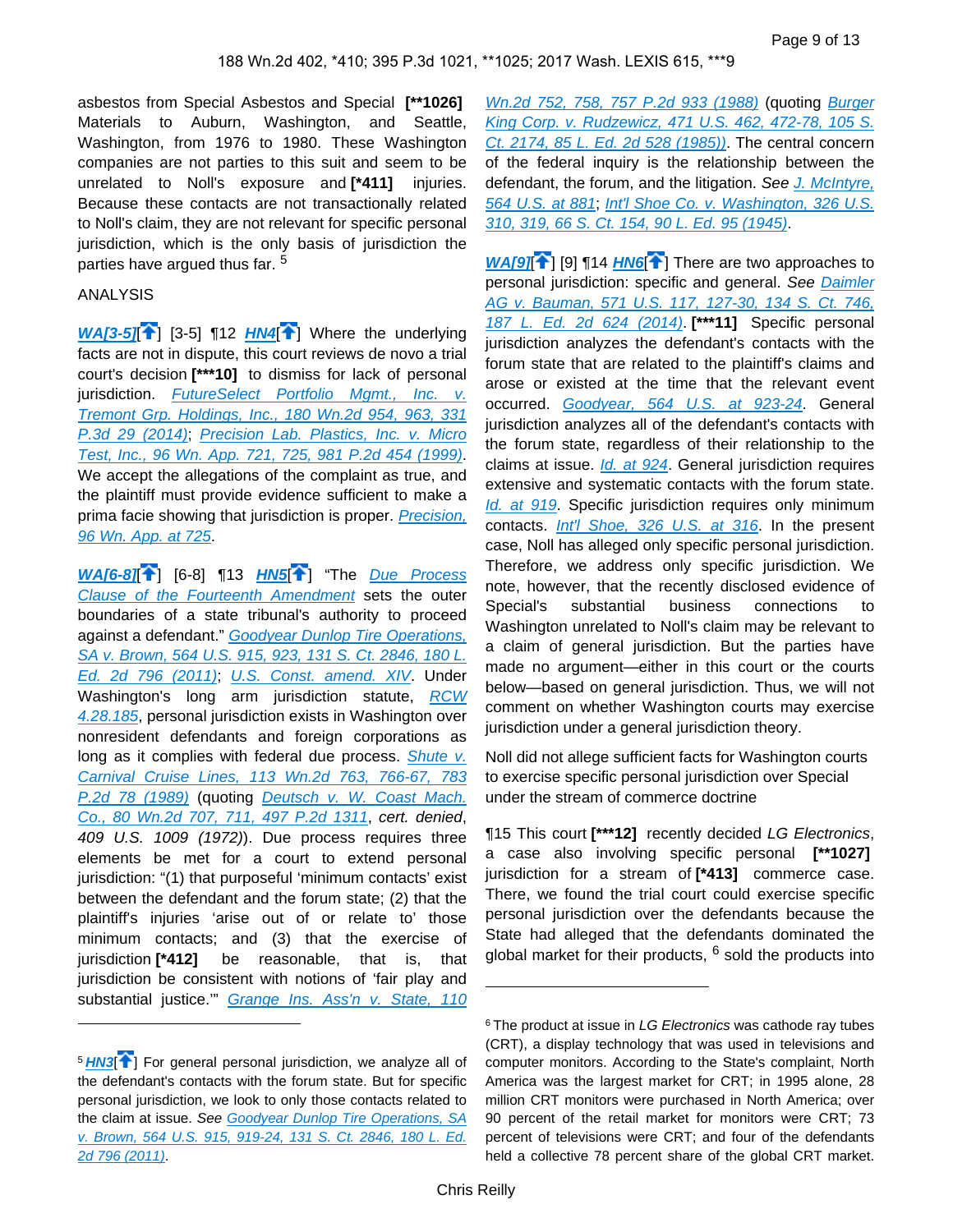international streams of commerce with the intent that the product would come into Washington, and intended their price-fixing activity to elevate prices in Washington. See [186 Wn.2d at 182](https://advance.lexis.com/api/document?collection=cases&id=urn:contentItem:5K8V-7KS1-F04M-C0D7-00000-00&context=). This case does not require us to reconsider the legal principles we recently set forth in LG Electronics. Because Noll failed to allege any action by Special to purposefully avail itself of Washington's laws, the trial court properly dismissed the case for lack of specific personal jurisdiction.

<span id="page-9-1"></span>**[WA\[10-13\]](https://advance.lexis.com/api/document?collection=cases&id=urn:contentItem:5NRG-W3H1-F04M-C080-00000-00&context=&link=WA25) 1** [\[](#page-2-0)10-13] 116 **[HN7](https://advance.lexis.com/api/document?collection=cases&id=urn:contentItem:5NRG-W3H1-F04M-C080-00000-00&context=&link=clscc7)**<sup>1</sup>] To establish purposeful minimum contacts, the defendant must do some act that "'purposefully avails itself of the privilege of conducting activities within the forum State, thus invoking the benefits and protections of its laws.'" [Burger King, 471 U.S. at 475](https://advance.lexis.com/api/document?collection=cases&id=urn:contentItem:3S4X-BM70-0039-N006-00000-00&context=) (quoting Hanson v. [Denckla, 357 U.S. 235, 253, 78 S. Ct. 1228, 2 L. Ed. 2d](https://advance.lexis.com/api/document?collection=cases&id=urn:contentItem:3S4X-J2P0-003B-S55V-00000-00&context=)  [1283 \(1958\)\)](https://advance.lexis.com/api/document?collection=cases&id=urn:contentItem:3S4X-J2P0-003B-S55V-00000-00&context=). A foreign distributor does not purposefully avail itself when a sale in the forum state is an isolated occurrence or when the unilateral **[\*\*\*13]** act of a third party brings the product into the forum state. LG Elecs., [186 Wn.2d at 177](https://advance.lexis.com/api/document?collection=cases&id=urn:contentItem:5K8V-7KS1-F04M-C0D7-00000-00&context=) (citing [World-Wide Volkswagen Corp.](https://advance.lexis.com/api/document?collection=cases&id=urn:contentItem:3S4X-7N80-003B-S3MN-00000-00&context=)  [v. Woodson, 444 U.S. 286, 295, 100 S. Ct. 559, 62 L.](https://advance.lexis.com/api/document?collection=cases&id=urn:contentItem:3S4X-7N80-003B-S3MN-00000-00&context=)  [Ed. 2d 490 \(1980\)\)](https://advance.lexis.com/api/document?collection=cases&id=urn:contentItem:3S4X-7N80-003B-S3MN-00000-00&context=). The stream of commerce theory also does not allow jurisdiction based on the mere foreseeability that a product may end up in the forum state. *Id.* "Instead, the defendant's conduct and connection with the state must be such that it should reasonably anticipate being haled into court there." *Id. at* [178](https://advance.lexis.com/api/document?collection=cases&id=urn:contentItem:5K8V-7KS1-F04M-C0D7-00000-00&context=).

### **[\*414]**

¶17 The stream of commerce cases from the United States Supreme Court in recent years have been deeply fragmented and have produced no clear majorities. See, e.g., [J. McIntyre, 564 U.S. 873](https://advance.lexis.com/api/document?collection=cases&id=urn:contentItem:5364-97M1-F04K-F4N7-00000-00&context=); [Asahi, 480 U.S. 102](https://advance.lexis.com/api/document?collection=cases&id=urn:contentItem:3S4X-HVY0-003B-41XF-00000-00&context=). But, as we recognized in LG Electronics, **[HN8](https://advance.lexis.com/api/document?collection=cases&id=urn:contentItem:5NRG-W3H1-F04M-C080-00000-00&context=&link=clscc8)<sup>[\[](#page-2-1)4]</sup>** when a Supreme Court case is fragmented, the holding of the Court is the position that is taken by the concurring opinion decided on the narrowest grounds. 186 Wn.2d [at 180-81](https://advance.lexis.com/api/document?collection=cases&id=urn:contentItem:5K8V-7KS1-F04M-C0D7-00000-00&context=) (quoting [Marks v. United States, 430 U.S.](https://advance.lexis.com/api/document?collection=cases&id=urn:contentItem:3S4X-9JJ0-003B-S3H9-00000-00&context=)  [188, 193, 97 S. Ct. 990, 51 L. Ed. 2d 260 \(1977\)\)](https://advance.lexis.com/api/document?collection=cases&id=urn:contentItem:3S4X-9JJ0-003B-S3H9-00000-00&context=). Thus, we concluded that Justice Breyer's concurring opinion in [J. McIntyre](https://advance.lexis.com/api/document?collection=cases&id=urn:contentItem:5364-97M1-F04K-F4N7-00000-00&context=) represents the Supreme Court's most recent holding. [Id. at 181](https://advance.lexis.com/api/document?collection=cases&id=urn:contentItem:5K8V-7KS1-F04M-C0D7-00000-00&context=).

**[18 In [HN9](https://advance.lexis.com/api/document?collection=cases&id=urn:contentItem:5NRG-W3H1-F04M-C080-00000-00&context=&link=clscc9)<sup>[4[\]](#page-2-2)</sup>] J. McIntyre, Justice Breyer held that a** foreign manufacturer's sale of products through an independent, nationwide distribution system is not sufficient, without something more, for a state to assert personal jurisdiction over the manufacturer when only

one product enters the forum state and causes injury. Id. (citing [J. McIntyre, 564 U.S. at 888-89](https://advance.lexis.com/api/document?collection=cases&id=urn:contentItem:5364-97M1-F04K-F4N7-00000-00&context=) (Breyer, **[\*\*\*14]** J., concurring)). Our court found that J. McIntyre thus "did not foreclose an exercise of personal jurisdiction over a foreign defendant where a substantial volume of sales took place in a state as part of the regular flow of commerce." *[Id](https://advance.lexis.com/api/document?collection=cases&id=urn:contentItem:5K8V-7KS1-F04M-C0D7-00000-00&context=)*. And the allegations in LG Electronics—that the defendants dominated the global market for their product, sold their product into international streams of commerce with the intent that the product would come into Washington, and intended their price fixing to elevate prices in Washington—were sufficient to survive the motion to dismiss. *[Id. at 182](https://advance.lexis.com/api/document?collection=cases&id=urn:contentItem:5K8V-7KS1-F04M-C0D7-00000-00&context=)*.

<span id="page-9-0"></span>¶19 As stated above, this case does not require us to delve any deeper into the stream of commerce doctrine than we did in LG Electronics because Noll did not allege any acts by Special to purposefully avail itself of the privilege of doing business in Washington. The Supreme Court recently reaffirmed that **[HN10](https://advance.lexis.com/api/document?collection=cases&id=urn:contentItem:5NRG-W3H1-F04M-C080-00000-00&context=&link=clscc10)<sup>4</sup>**] the relevant relationship must arise out of the contacts that the **[\*\*1028]** defendant itself creates with the forum state. *Walden v. Fiore, 571 U.S. 277, 134 S. Ct. 1115*, 1122, **[\*415]** [188 L. Ed. 2d 12 \(2014\)](https://advance.lexis.com/api/document?collection=cases&id=urn:contentItem:5BKT-W6D1-F04K-F26S-00000-00&context=) (citing [Burger](https://advance.lexis.com/api/document?collection=cases&id=urn:contentItem:3S4X-BM70-0039-N006-00000-00&context=)  [King, 471 U.S. at 475](https://advance.lexis.com/api/document?collection=cases&id=urn:contentItem:3S4X-BM70-0039-N006-00000-00&context=)). <sup>7</sup> The Court has consistently rejected attempts to satisfy the "defendant-focused 'minimum contacts' inquiry" by demonstrating contacts between a third party and the forum state. Id. (citing **[\*\*\*15]** [Helicopteros Nacionales de Colombia,](https://advance.lexis.com/api/document?collection=cases&id=urn:contentItem:3S4X-3FY0-003B-S44N-00000-00&context=)  SA v. Hall, 466 U.S. 408, 417, 104 S. Ct. 1868, 80 L. [Ed. 2d 404 \(1984\)](https://advance.lexis.com/api/document?collection=cases&id=urn:contentItem:3S4X-3FY0-003B-S44N-00000-00&context=) ("[The] unilateral activity of another party or a third person is not an appropriate consideration when determining whether a defendant has sufficient contacts with a forum State to justify an assertion of jurisdiction." (alteration in original))). "Due process requires that a defendant be haled into court in a forum State based on his own affiliation with the State, not based on the 'random, fortuitous, or attenuated'

[<sup>186</sup> Wn.2d at 173-74](https://advance.lexis.com/api/document?collection=cases&id=urn:contentItem:5K8V-7KS1-F04M-C0D7-00000-00&context=).

<sup>&</sup>lt;sup>7</sup> Walden is an intentional tort case. Thus, the Court ultimately applied the Calder effects test for jurisdiction. See Calder v. [Jones, 465 U.S. 783, 104 S. Ct. 1482, 79 L. Ed. 2d 804](https://advance.lexis.com/api/document?collection=cases&id=urn:contentItem:3S4X-3HT0-003B-S4S8-00000-00&context=)  [\(1984\)](https://advance.lexis.com/api/document?collection=cases&id=urn:contentItem:3S4X-3HT0-003B-S4S8-00000-00&context=); see also [LG Elecs., 186 Wn.2d at 194-95](https://advance.lexis.com/api/document?collection=cases&id=urn:contentItem:5K8V-7KS1-F04M-C0D7-00000-00&context=) (Gordon McCloud, J., concurring/dissenting). But as the Court in Walden explained, the same general principles apply to both minimum contacts inquiries. [Walden, 134 S. Ct. at 1122-23](https://advance.lexis.com/api/document?collection=cases&id=urn:contentItem:5BKT-W6D1-F04K-F26S-00000-00&context=) (outlining minimum contacts tests from stream of commerce cases, then stating, "These same principles apply when intentional torts are involved"). Noll argues that amicus WDTL "exaggerates the import of Walden" because Walden is meant to apply only to intentional tort cases, not stream of commerce cases. But this argument, as explained above, loses sight of the core teaching.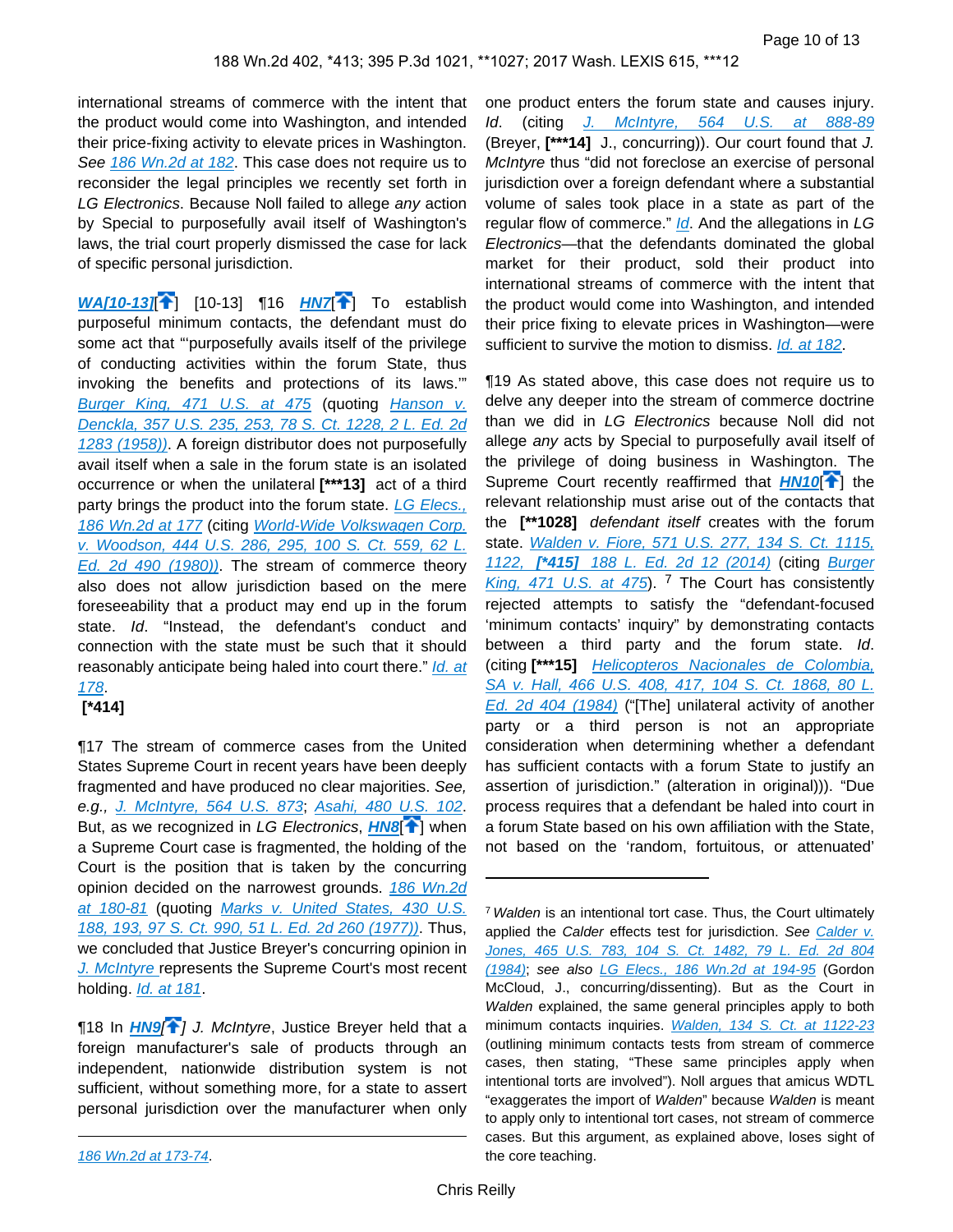contacts he makes by interacting with other persons affiliated with the State." [Id. at 1123](https://advance.lexis.com/api/document?collection=cases&id=urn:contentItem:5BKT-W6D1-F04K-F26S-00000-00&context=) (quoting Burger [King, 471 U.S. at 475](https://advance.lexis.com/api/document?collection=cases&id=urn:contentItem:3S4X-BM70-0039-N006-00000-00&context=)). In this case, amicus WDTL argues that the Court of Appeals' decision erred under Walden because it failed to limit its focus to Special's suit-related conduct. Amicus WDTL's argument is persuasive on this point. The Court of Appeals focused on Special delivering asbestos to Certain-Teed's plant in California and Certain-Teed then purposefully availing itself of Washington's laws by selling large quantities of asbestos-cement pipes to Washington companies. But the Court of Appeals acknowledged that Special may not have been aware that Certain-Teed was supplying the asbestos-cement pipes to companies in Washington, and it did not require any other evidence that Special purposefully availed itself of **[\*\*\*16]**  Washington's laws.

#### **[\*416]**

¶20 The only connection to Washington that Noll alleged was the unilateral act of an out-of-state third party, Certain-Teed. Noll did not allege that Special was aware of Certain-Teed's connection to Washington. Noll did not allege that Special was aware that Certain-Teed delivered any of its pipes outside of California. That Special delivered large quantities of asbestos into California is not sufficient to say it purposefully availed itself of the privilege of doing business in Washington, thus invoking the protection of our laws.

¶21 Noll argues that Special is reading an "actual knowledge" requirement into specific personal jurisdiction. Special and amicus WDTL both argue that there is, at least, an awareness requirement throughout personal jurisdiction cases. But this court need not decide if showing actual knowledge or awareness is necessary, or sufficient, to finding specific personal jurisdiction in stream of commerce cases. **[HN11](https://advance.lexis.com/api/document?collection=cases&id=urn:contentItem:5NRG-W3H1-F04M-C080-00000-00&context=&link=clscc11)<sup>[\[](#page-3-0)4]</sup>** The relevant question is whether the plaintiff has alleged something to show that the defendant purposefully availed itself of the privilege of doing business in the forum state. Here, Noll failed to allege **[\*\*\*17]** any action taken by Special to purposefully avail itself of the benefits and protections of the Washington market. Showing only that an out-of-state manufacturer sold a component part to another out-of-state manufacturer who then sold the finished product into Washington is not enough to confer specific personal jurisdiction in Washington.

#### **CONCLUSION**

¶22 We remand this case to the trial court because the parties and trial court did not have the benefit of LG

Electronics or the recently disclosed evidence of Special's other contacts in Washington. To help guide the lower courts of our state, however, we reject the Court of Appeals' application of J. McIntyre and hold that based on the record before us, the trial court properly dismissed this case for **[\*417]** lack of specific personal jurisdiction over Special because Noll did not allege sufficient facts to show Special purposefully  **[\*\*1029]** availed itself of the privilege of doing business in Washington.

JOHNSON, OWENS, STEPHENS, and GORDON MCCLOUD, JJ., concur.

**Concur by:** Steven C. Gonzalez

# **Concur**

¶23 GONZÁLEZ, J. (concurring) — The only issue presented in this toxic tort case is whether **[\*\*\*18]**  Washington has specific personal jurisdiction over defendant Special Electric Company Inc., a Wisconsin corporation. Plaintiff Donald Noll died of malignant mesothelioma following exposure to asbestos when he worked in construction cutting asbestos-cement pipes. Noll alleges that Special Electric was one supplier of that asbestos. He alleges that Special Electric sold asbestos to Certain-Teed Corporation in California, and that Certain-Teed used the raw asbestos product to manufacture asbestos-cement pipes that were later sold in Washington. Personal jurisdiction therefore hinges on whether Special Electric's activities in the stream of commerce are sufficient to support jurisdiction in Washington. We recently recognized the confusion surrounding the stream of commerce test caused by the various plurality decisions from the Supreme Court and sought to provide clarity regarding the scope of that test in [State v. LG Electronics, Inc., 186 Wn.2d 169, 176-83,](https://advance.lexis.com/api/document?collection=cases&id=urn:contentItem:5K8V-7KS1-F04M-C0D7-00000-00&context=)  [375 P.3d 1035 \(2016\)](https://advance.lexis.com/api/document?collection=cases&id=urn:contentItem:5K8V-7KS1-F04M-C0D7-00000-00&context=), cert. denied, 137 S. Ct. 648 (2017). Our decision in LG Electronics was issued after the trial court had dismissed Special Electric as a party from this case for lack of personal jurisdiction.

<span id="page-10-0"></span>¶24 The majority recognizes that the parties and the trial court should have had the benefit of our recent LG Electronics **[\*\*\*19]** decision but then holds such guidance would not have mattered because "the trial court properly dismissed the case without prejudice." Majority at 406. Curiously, the **[\*418]** majority would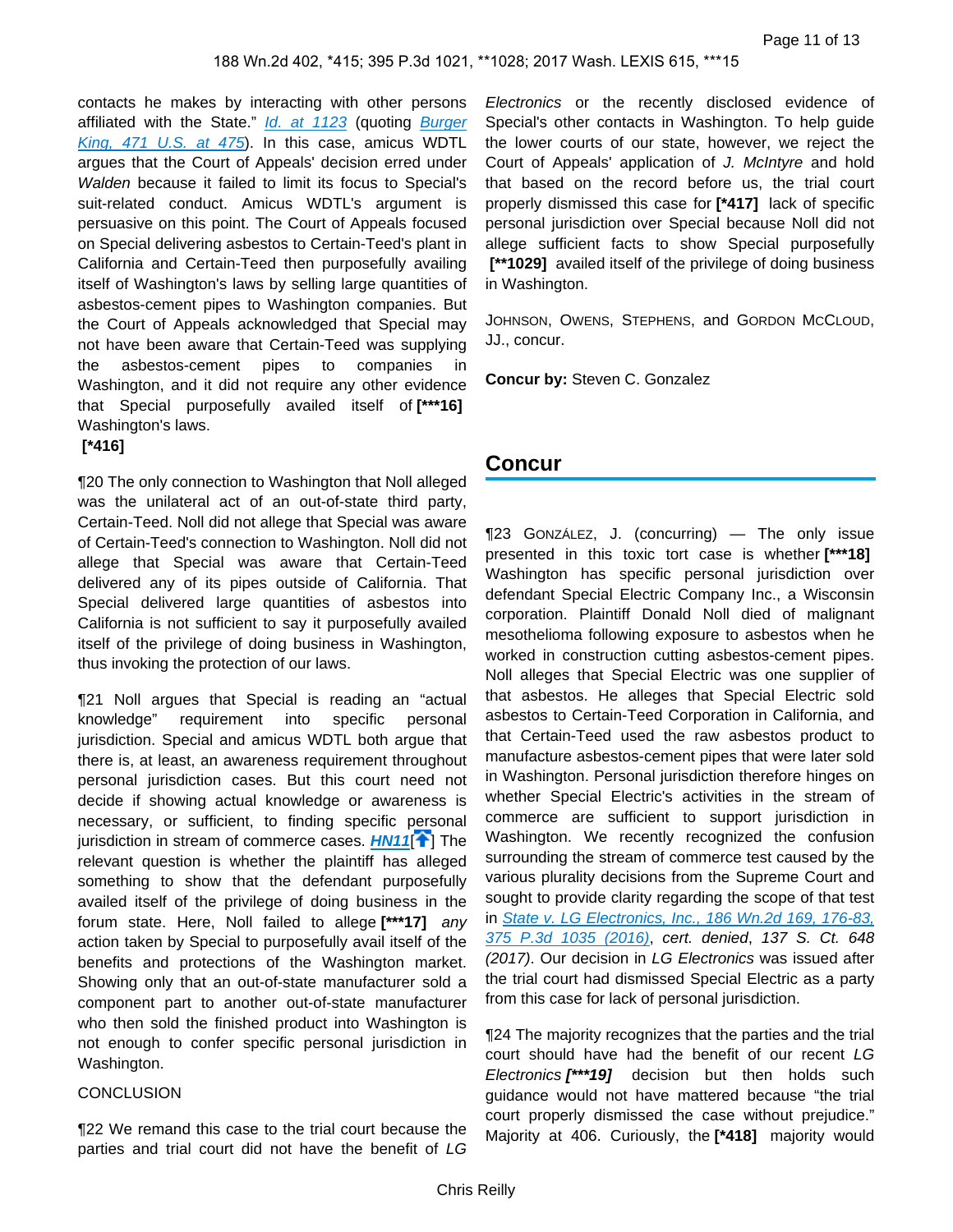allow Noll to reargue the jurisdictional issue with new facts on remand even though his case against Special Electric would no longer exist under the majority's holding. Id. Because I would reverse and remand this case to the trial court to consider the application of LG Electronics to the facts as alleged, I respectfully concur in result only.

¶25 Moreover, I view the majority's analysis as a marked departure from LG Electronics that seeks to redefine and restrict the boundaries of personal jurisdiction. In LG Electronics, this court accepted the test articulated by Justice Breyer in J. McIntyre as the Supreme Court's most recent articulation of the stream of commerce test. [186 Wn.2d at 181](https://advance.lexis.com/api/document?collection=cases&id=urn:contentItem:5K8V-7KS1-F04M-C0D7-00000-00&context=) (citing J. McIntyre [Machinery, Ltd. v. Nicastro, 564 U.S. 873, 887-93, 131](https://advance.lexis.com/api/document?collection=cases&id=urn:contentItem:5364-97M1-F04K-F4N7-00000-00&context=)  [S. Ct. 2780, 180 L. Ed. 2d 765 \(2011\)](https://advance.lexis.com/api/document?collection=cases&id=urn:contentItem:5364-97M1-F04K-F4N7-00000-00&context=) (Breyer, J., concurring)). Under that test, "a foreign manufacturer's sale of products through an independent nationwide distribution system is not sufficient, absent something more, for a State to assert personal jurisdiction over a manufacturer when only one product enters a state and causes injury." *Id*. <sup>8</sup>

¶26 We applied this **[\*\*\*20]** test in LG Electronics and determined that global market domination tied with an intent to fix domestic prices, including prices in Washington, was enough to satisfy that "something more." *[Id. at 182](https://advance.lexis.com/api/document?collection=cases&id=urn:contentItem:5K8V-7KS1-F04M-C0D7-00000-00&context=)*. We never said specific forum targeting or awareness that one's products were entering that forum state was required to satisfy that "something more." Indeed, we specifically recognized that "J. McIntyre did not foreclose an exercise of personal jurisdiction over a foreign defendant where a substantial  **[\*419]** volume of sales took place in a state as part of the regular flow of commerce." Id. **[\[\\*\\*1030\]](https://advance.lexis.com/api/document?collection=cases&id=urn:contentItem:5K8V-7KS1-F04M-C0D7-00000-00&context=)** at 181. Yet, the majority requires more. Majority at 414.

¶27 While the majority purports to adhere to LG Electronics and even disclaims that it is adopting an "actual knowledge" requirement, it concludes there is

insufficient evidence to support specific personal jurisdiction in this case against Special Electric because "Noll did not allege that Special was aware of Certain-Teed's connection to Washington" and because "Noll did not allege that Special was aware that Certain-Teed delivered any of its pipes outside of California." Majority at 416. Consistent with its implicit adoption of an awareness requirement, the majority criticizes the Court of Appeals **[\*\*\*21]** for finding personal jurisdiction despite the court's "acknowledg[ment] that Special may not have been aware that Certain-Teed was supplying the asbestos-cement pipes to companies in Washington." *Id.* at 415. Because I do not interpret LG Electronics as adopting an awareness requirement, I disagree with the majority's assertion that "[w]e accepted review in this case … because we disagree with the Court of Appeals'[s] application of [LG Electronics] … ." Majority at 406.

¶28 By focusing on the absence of awareness, the majority circumvents any real analysis of whether Noll alleged "something more" sufficient to satisfy J. McIntyre and LG Electronics. Although Noll did not allege any market dominance or national price fixing scheme comparable to that alleged in LG Electronics, Noll did allege that Special Electric had a nationwide sales presence in the United States as the exclusive sales agent for two asbestos mining companies, "General Mining and Finance and [the] Calaveras Asbestos Company." Clerk's Papers at 103. Noll claims this nationwide agency relationship led to Special Electric's five-year contract with Certain-Teed, which resulted in the sale of approximately 4,000 metric tons of asbestos to Certain-Teed annually from 1977 through 1979 **[\*\*\*22]** and the delivery of at least 31 shipments totaling 55,000 linear feet **[\*420]** of asbestos-cement pipes into Washington. Clerk's Papers at 108, 328-30. And while the majority is correct that Noll did not allege that Special Electric specifically knew about those Washington shipments, he did allege that Special Electric supplied over 90 percent of Certain-Teed's asbestos needs in California and that asbestos-cement pipes were the only asbestos products made there. Id. at 263-64. Thus, while the majority might be correct that "[s]howing only that an out-of-state manufacturer sold a component part to another out-of-state manufacturer who then sold the finished product into Washington is not enough to confer specific personal jurisdiction in Washington," majority at 416 (emphasis added), the sale of approximately 4,000 metric tons of asbestos annually for three years is undisputedly more than the sale of a single component part, and the shipment of over 55,000 linear feet of asbestos-cement pipes into

<sup>8</sup>Justice Breyer left what minimum activities qualify as "something more" undefined. We know he would require more than the placement of products into the stream of commerce with knowledge that one of those products might end up being sold in the forum state. [LG Elecs., 186 Wn.2d at 180](https://advance.lexis.com/api/document?collection=cases&id=urn:contentItem:5K8V-7KS1-F04M-C0D7-00000-00&context=) (quoting [J. McIntyre, 564 U.S. at 887-93](https://advance.lexis.com/api/document?collection=cases&id=urn:contentItem:5364-97M1-F04K-F4N7-00000-00&context=) (Breyer, J., concurring)). Conversely, we also know Justice Breyer would require less than intentional or purposeful targeting of the forum state's market. *[Id. at 179-80](https://advance.lexis.com/api/document?collection=cases&id=urn:contentItem:5K8V-7KS1-F04M-C0D7-00000-00&context=)*. According to Justice Breyer, the constitutional floor for "something more" lies somewhere in between those two rules.